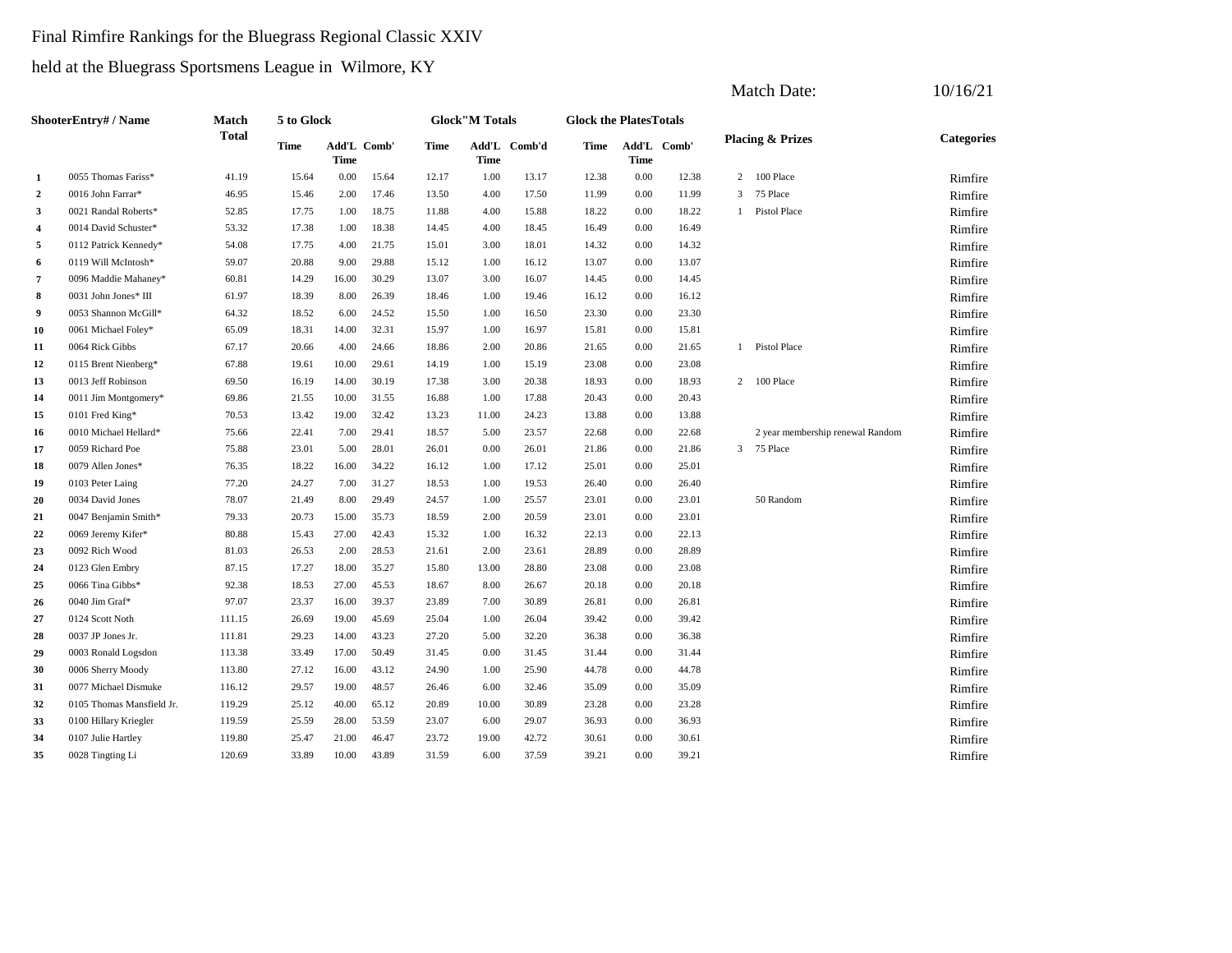|    | <b>ShooterEntry#/Name</b> | Match        | 5 to Glock  |                     |        |       | <b>Glock</b> "M Totals |        | <b>Glock the Plates Totals</b> |               |        |                             |                   |
|----|---------------------------|--------------|-------------|---------------------|--------|-------|------------------------|--------|--------------------------------|---------------|--------|-----------------------------|-------------------|
|    |                           | <b>Total</b> | <b>Time</b> | Add'L Comb'<br>Time |        | Time  | Add'L<br>Time          | Comb'd | Time                           | Add'L<br>Time | Comb'  | <b>Placing &amp; Prizes</b> | <b>Categories</b> |
| 36 | 0004 John Moody           | 124.60       | 20.77       | 41.00               | 61.77  | 22.69 | 9.00                   | 31.69  | 31.14                          | 0.00          | 31.14  |                             | Rimfire           |
| 37 | 0020 Jerry Edie           | 127.49       | 29.50       | 13.00               | 42.50  | 27.02 | 4.00                   | 31.02  | 33.97                          | 20.00         | 53.97  |                             | Rimfire           |
| 38 | 0043 Heather Smith        | 130.97       | 38.40       | 17.00               | 55.40  | 31.65 | 8.00                   | 39.65  | 35.92                          | 0.00          | 35.92  |                             | Rimfire           |
| 39 | 0086 Gary Taylor          | 138.17       | 35.33       | 15.00               | 50.33  | 34.99 | 12.00                  | 46.99  | 40.85                          | 0.00          | 40.85  |                             | Rimfire           |
| 40 | 0008 Susan Hellard        | 143.71       | 22.47       | 26.00               | 48.47  | 24.71 | 6.00                   | 30.71  | 44.53                          | 20.00         | 64.53  |                             | Rimfire           |
| 41 | 0074 Kenneth Kerr         | 174.89       | 26.15       | 42.00               | 68.15  | 26.91 | 25.00                  | 51.91  | 54.83                          | 0.00          | 54.83  |                             | Rimfire           |
| 42 | 0015 John Kreuz Jr.       | 185.63       | 43.64       | 19.00               | 62.64  | 30.40 | 16.00                  | 46.40  | 66.59                          | 10.00         | 76.59  |                             | Rimfire           |
| 43 | 0090 Cynthia Werner       | 200.75       | 28.54       | 67.00               | 95.54  | 26.92 | 12.00                  | 38.92  | 46.29                          | 20.00         | 66.29  |                             | Rimfire           |
| 44 | 0111 Paul Huebner Jr.     | 216.75       | 35.83       | 69.00               | 104.83 | 34.37 | 11.00                  | 45.37  | 56.55                          | 10.00         | 66.55  |                             | Rimfire           |
| 45 | 0001 Carol Hellard        | 248.21       | 36.52       | 44.00               | 80.52  | 32.04 | 23.00                  | 55.04  | 62.65                          | 50.00         | 112.65 |                             | Rimfire           |
| 46 | 0078 Ruth Dismuke         | 287.12       | 34.46       | 59.00               | 93.46  | 33.68 | 25.00                  | 58.68  | 64.98                          | 70.00         | 134.98 |                             | Rimfire           |
| 47 | 0121 Temperance Sanders   | 390.68       | 41.31       | 75.00               | 116.31 | 32.93 | 25.00                  | 57.93  | 86.44                          | 130.00        | 216.44 |                             | Rimfire           |
| 48 | 0116 Matthew Schuster     | 395.68       | 42.75       | 103.00              | 145.75 | 32.95 | 27.00                  | 59.95  | 49.98                          | 140.00        | 189.98 |                             | Rimfire           |
| 49 | 0019 Jennifer Nesbitt     | 432.36       | 37.08       | 107.00              | 144.08 | 34.62 | 102.00                 | 136.62 | 41.66                          | 110.00        | 151.66 |                             | Rimfire           |
| 50 | 0058 Ethan Vincent        | 448.52       | 40.29       | 104.00              | 144.29 | 43.70 | 52.00                  | 95.70  | 78.53                          | 130.00        | 208.53 |                             | Rimfire           |
| 51 | 0122 Grenda Sanders       | 618.08       | 80.86       | 81.00               | 161.86 | 74.94 | 54.00                  | 128.94 | 127.28                         | 200.00        | 327.28 |                             | Rimfire           |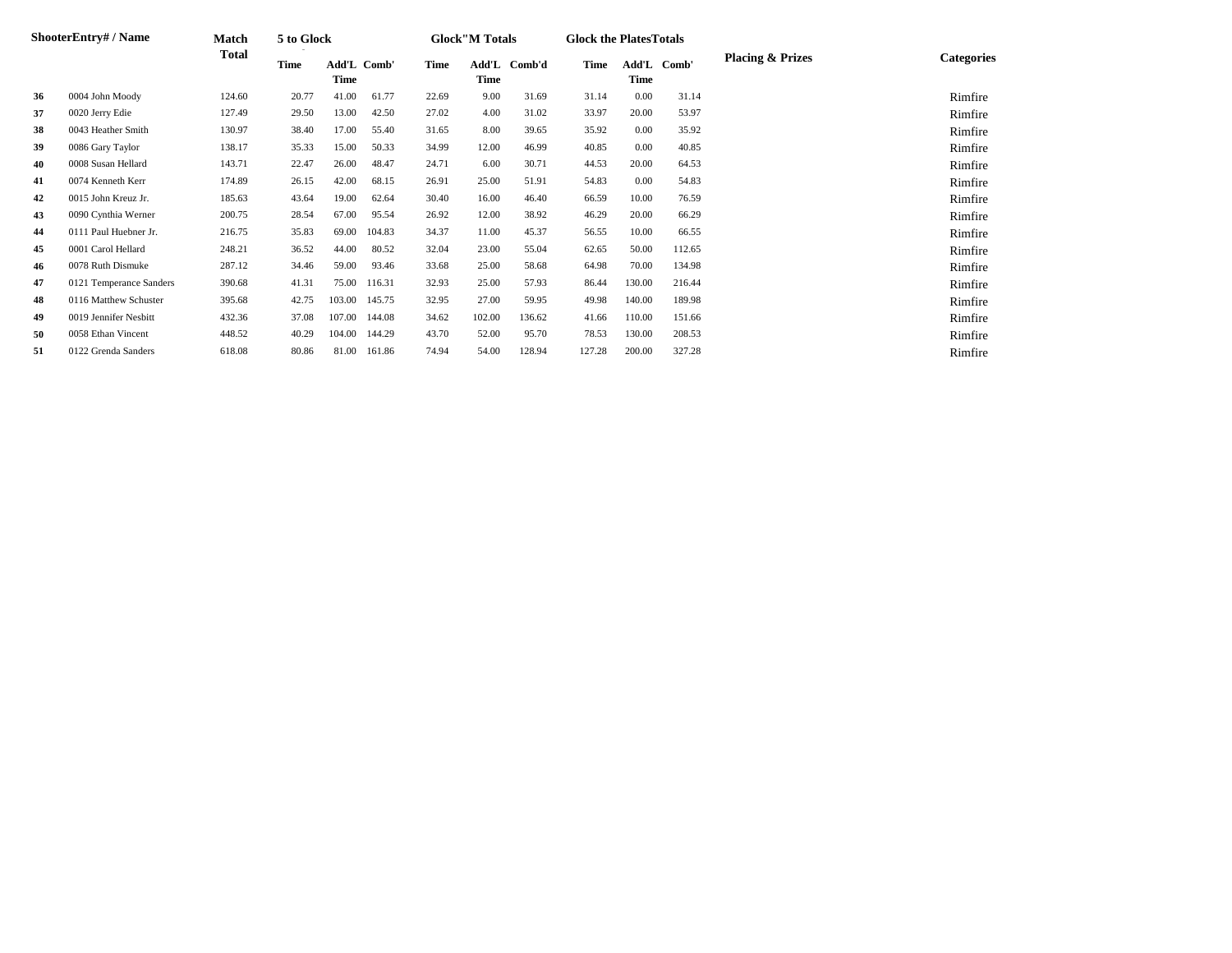#### Final GLOCK Girl Rankings for the Bluegrass Regional Classic XXIV

held at the Bluegrass Sportsmens League in Wilmore, KY

|                | ShooterEntry# / Name  | Match  | 5 to Glock |       |             |       | <b>Glock</b> "M Totals |        | <b>Glock the PlatesTotals</b> |        |             |   |                             |
|----------------|-----------------------|--------|------------|-------|-------------|-------|------------------------|--------|-------------------------------|--------|-------------|---|-----------------------------|
|                |                       | Total  | Time       | Time  | Add'L Comb' | Time  | Add'L<br>Time          | Comb'd | Time                          | Time   | Add'L Comb' |   | <b>Placing &amp; Prizes</b> |
| 1              | 0098 Maddie Mahaney*  | 64.58  | 19.64      | 9.00  | 28.64       | 16.65 | 4.00                   | 20.65  | 15.29                         | 0.00   | 15.29       |   | 100 Place                   |
| $\overline{a}$ | 0099 Cheryll Allison* | 85.54  | 22.27      | 22.00 | 44.27       | 21.85 | 1.00                   | 22.85  | 18.42                         | 0.00   | 18.42       |   |                             |
| 3              | 0067 Tina Gibbs*      | 90.05  | 22.89      | 15.00 | 37.89       | 19.83 | 11.00                  | 30.83  | 21.33                         | 0.00   | 21.33       |   |                             |
| 4              | 0114 Candi Legursky   | 113.84 | 22.61      | 24.00 | 46.61       | 21.25 | 9.00                   | 30.25  | 26.98                         | 10.00  | 36.98       |   | 100 Place                   |
| 5              | 0026 Dianna Snell     | 130.81 | 38.25      | 15.00 | 53.25       | 30.65 | 4.00                   | 34.65  | 42.91                         | 0.00   | 42.91       |   | <b>ETool Place</b>          |
| 6              | 0045 Heather Smith    | 133.73 | 41.81      | 18.00 | 59.81       | 31.85 | 1.00                   | 32.85  | 41.07                         | 0.00   | 41.07       | 3 | Knife Place                 |
| 7              | 0009 Susan Hellard    | 148.58 | 23.82      | 34.00 | 57.82       | 22.36 | 5.00                   | 27.36  | 53.40                         | 10.00  | 63.40       |   |                             |
| 8              | 0051 Hillary Kriegler | 152.90 | 29.16      | 15.00 | 44.16       | 27.13 | 22.00                  | 49.13  | 39.61                         | 20.00  | 59.61       |   |                             |
| 9              | 0029 Tingting Li      | 157.39 | 41.53      | 37.00 | 78.53       | 30.77 | 11.00                  | 41.77  | 37.09                         | 0.00   | 37.09       |   |                             |
| 10             | 0073 Trina Gregory    | 179.78 | 44.17      | 23.00 | 67.17       | 31.62 | 24.00                  | 55.62  | 56.99                         | 0.00   | 56.99       |   |                             |
| 11             | 0108 Julie Hartley    | 221.89 | 30.74      | 24.00 | 54.74       | 25.68 | 19.00                  | 44.68  | 52.47                         | 70.00  | 122.47      |   |                             |
| 12             | 0091 Cynthia Werner   | 239.81 | 31.46      | 77.00 | 108.46      | 28.75 | 18.00                  | 46.75  | 44.60                         | 40.00  | 84.60       |   |                             |
| 13             | 0002 Carol Hellard    | 253.57 | 44.17      | 85.00 | 129.17      | 34.19 | 20.00                  | 54.19  | 60.21                         | 10.00  | 70.21       |   |                             |
| 14             | 0007 Sherry Moody     | 320.40 | 30.61      | 58.00 | 88.61       | 31.19 | 13.00                  | 44.19  | 67.60                         | 120.00 | 187.60      |   | 50 Random                   |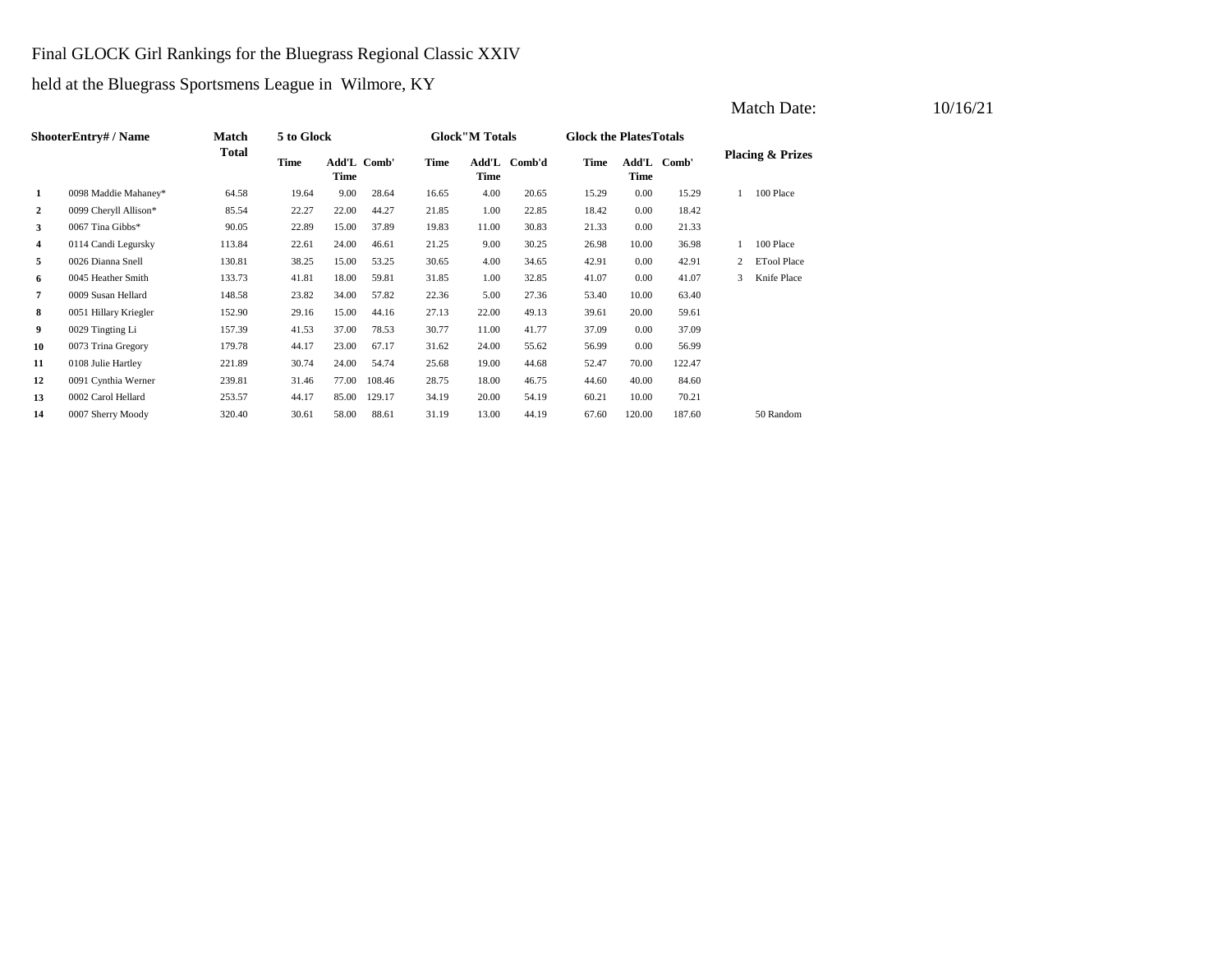#### Final Pocket GLOCK Rankings for the Bluegrass Regional Classic XXIV

held at the Bluegrass Sportsmens League in Wilmore, KY

|                | ShooterEntry# / Name  | Match        | 5 to Glock  |             |             |             | <b>Glock</b> "M Totals |              | <b>Glock the PlatesTotals</b> |             |             |                |                                  |
|----------------|-----------------------|--------------|-------------|-------------|-------------|-------------|------------------------|--------------|-------------------------------|-------------|-------------|----------------|----------------------------------|
|                |                       | <b>Total</b> | <b>Time</b> | <b>Time</b> | Add'L Comb' | <b>Time</b> | <b>Time</b>            | Add'L Comb'd | <b>Time</b>                   | <b>Time</b> | Add'L Comb' |                | <b>Placing &amp; Prizes</b>      |
| 1              | 0083 Brandon Jackson* | 40.96        | 12.36       | 2.00        | 14.36       | 9.53        | 2.00                   | 11.53        | 15.07                         | 0.00        | 15.07       |                | Pistol Place                     |
| $\overline{a}$ | 0094 Joey Dicicco*    | 43.96        | 11.74       | 4.00        | 15.74       | 11.51       | 1.00                   | 12.51        | 15.71                         | 0.00        | 15.71       | 2              | 100 Place                        |
| 3              | 0097 Maddie Mahaney*  | 47.36        | 10.88       | 7.00        | 17.88       | 11.13       | 2.00                   | 13.13        | 16.35                         | 0.00        | 16.35       |                | 50 Random                        |
| 4              | 0056 Thomas Fariss*   | 51.53        | 9.69        | 5.00        | 14.69       | 10.31       | 0.00                   | 10.31        | 16.53                         | 10.00       | 26.53       |                |                                  |
| 5              | 0017 John Farrar*     | 52.84        | 10.53       | 4.00        | 14.53       | 10.78       | 1.00                   | 11.78        | 16.53                         | 10.00       | 26.53       |                |                                  |
| 6              | 0080 Allen Jones*     | 53.73        | 13.48       | 2.00        | 15.48       | 12.58       | 1.00                   | 13.58        | 24.67                         | 0.00        | 24.67       |                |                                  |
| 7              | 0117 David Schuster*  | 53.92        | 12.59       | 8.00        | 20.59       | 11.38       | 2.00                   | 13.38        | 19.95                         | 0.00        | 19.95       |                |                                  |
| 8              | 0120 Robert Adams*    | 57.71        | 16.97       | 0.00        | 16.97       | 14.21       | 1.00                   | 15.21        | 25.53                         | 0.00        | 25.53       |                |                                  |
| 9              | 0012 Jim Montgomery*  | 57.87        | 14.92       | 9.00        | 23.92       | 12.18       | 1.00                   | 13.18        | 20.77                         | 0.00        | 20.77       |                |                                  |
| 10             | 0062 Michael Foley*   | 58.93        | 12.95       | 4.00        | 16.95       | 13.35       | 0.00                   | 13.35        | 18.63                         | 10.00       | 28.63       |                |                                  |
| 11             | 0102 Fred King*       | 59.42        | 8.95        | 4.00        | 12.95       | 10.74       | 7.00                   | 17.74        | 18.73                         | 10.00       | 28.73       |                |                                  |
| 12             | 0032 John Jones* III  | 65.71        | 14.69       | 17.00       | 31.69       | 13.69       | 0.00                   | 13.69        | 20.33                         | 0.00        | 20.33       |                |                                  |
| 13             | 0070 Jeremy Kifer*    | 69.37        | 13.01       | 13.00       | 26.01       | 15.64       | 4.00                   | 19.64        | 23.72                         | 0.00        | 23.72       |                |                                  |
| 14             | 0035 David Jones      | 69.82        | 17.26       | 2.00        | 19.26       | 17.17       | 0.00                   | 17.17        | 23.39                         | 10.00       | 33.39       | 1              | 100 Place                        |
| 15             | 0060 Richard Poe      | 72.01        | 19.01       | 5.00        | 24.01       | 20.11       | 1.00                   | 21.11        | 26.89                         | 0.00        | 26.89       |                | 2 year membership renewal Random |
| 15             |                       | 72.01        | 19.01       | 5.00        | 24.01       | 20.11       | 1.00                   | 21.11        | 26.89                         | 0.00        | 26.89       | $\overline{2}$ | <b>ETool Place</b>               |
| 16             | 0022 Randal Roberts*  | 74.02        | 15.25       | 15.00       | 30.25       | 11.26       | 2.00                   | 13.26        | 20.51                         | 10.00       | 30.51       |                |                                  |
| 17             | 0048 Benjamin Smith*  | 91.54        | 16.25       | 24.00       | 40.25       | 14.54       | 3.00                   | 17.54        | 23.75                         | 10.00       | 33.75       |                |                                  |
| 18             | 0027 Karl Snell       | 116.23       | 15.68       | 5.00        | 20.68       | 18.69       | 0.00                   | 18.69        | 26.86                         | 50.00       | 76.86       |                | 50 Random                        |
| 18             |                       | 116.23       | 15.68       | 5.00        | 20.68       | 18.69       | 0.00                   | 18.69        | 26.86                         | 50.00       | 76.86       | 3              | Knife Place                      |
| 19             | 0089 Brian Van Note   | 116.25       | 18.78       | 10.00       | 28.78       | 18.48       | 7.00                   | 25.48        | 31.99                         | 30.00       | 61.99       |                |                                  |
| 20             | 0087 Kerry Coyle      | 118.64       | 25.40       | 10.00       | 35.40       | 16.77       | 0.00                   | 16.77        | 36.47                         | 30.00       | 66.47       |                |                                  |
| 21             | 0113 Patrick Kennedy* | 145.72       | 13.38       | 18.00       | 31.38       | 14.73       | 5.00                   | 19.73        | 24.61                         | 70.00       | 94.61       |                |                                  |
| 22             | 0110 Mark Huth        | 161.73       | 18.52       | 17.00       | 35.52       | 18.36       | 2.00                   | 20.36        | 45.85                         | 60.00       | 105.85      |                |                                  |
| 23             | 0072 Hank Kloeckler   | 196.41       | 18.71       | 34.00       | 52.71       | 17.21       | 19.00                  | 36.21        | 47.49                         | 60.00       | 107.49      |                |                                  |
| 24             | 0044 Heather Smith    | 252.05       | 25.41       | 42.00       | 67.41       | 37.67       | 6.00                   | 43.67        | 70.97                         | 70.00       | 140.97      |                |                                  |
| 25             | 0050 Hillary Kriegler | 260.25       | 21.87       | 30.00       | 51.87       | 26.60       | 18.00                  | 44.60        | 43.78                         | 120.00      | 163.78      |                | 2 year membership renewal Random |
| 26             | 0024 Samuel Kriegler  | 361.70       | 21.21       | 44.00       | 65.21       | 25.56       | 22.00                  | 47.56        | 58.93                         | 190.00      | 248.93      |                |                                  |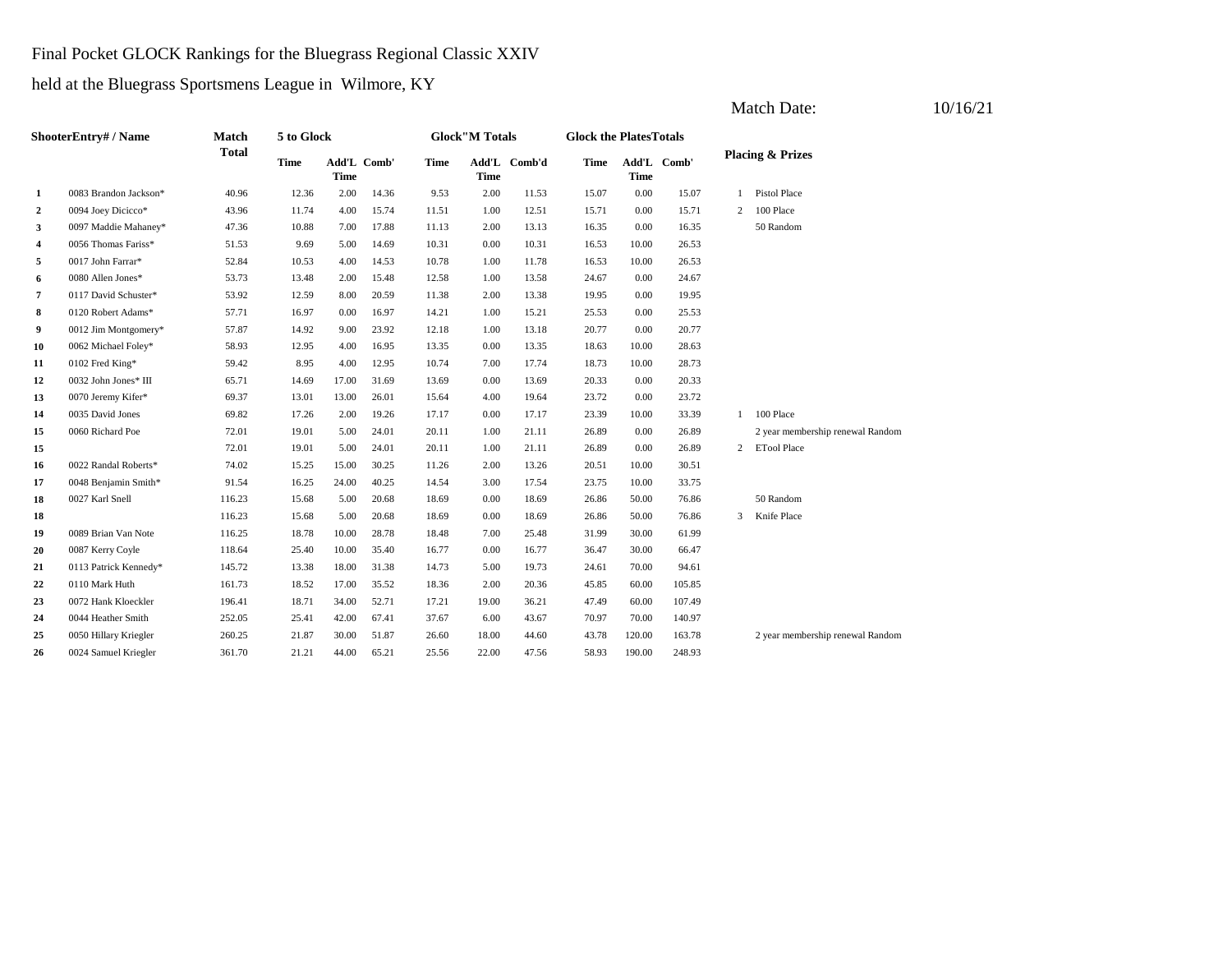#### Final Stock MOS Rankings for the Bluegrass Regional Classic XXIV

held at the Bluegrass Sportsmens League in Wilmore, KY

|                | ShooterEntry# / Name      | Match        | 5 to Glock  |             |             |       | <b>Glock</b> "M Totals |              | <b>Glock the PlatesTotals</b> |       |             |                |                             |
|----------------|---------------------------|--------------|-------------|-------------|-------------|-------|------------------------|--------------|-------------------------------|-------|-------------|----------------|-----------------------------|
|                |                           | <b>Total</b> | <b>Time</b> | <b>Time</b> | Add'L Comb' | Time  | <b>Time</b>            | Add'L Comb'd | Time                          | Time  | Add'L Comb' |                | <b>Placing &amp; Prizes</b> |
| 1              | 0063 Michael Foley*       | 45.00        | 18.16       | 2.00        | 20.16       | 14.67 | 0.00                   | 14.67        | 10.17                         | 0.00  | 10.17       |                |                             |
| $\overline{2}$ | 0018 John Farrar*         | 51.63        | 17.40       | 6.00        | 23.40       | 13.38 | 1.00                   | 14.38        | 13.85                         | 0.00  | 13.85       |                |                             |
| 3              | 0057 Thomas Fariss*       | 52.11        | 18.55       | 7.00        | 25.55       | 13.59 | 0.00                   | 13.59        | 12.97                         | 0.00  | 12.97       |                |                             |
| 4              | 0033 John Jones* III      | 53.20        | 19.00       | 5.00        | 24.00       | 15.77 | 0.00                   | 15.77        | 13.43                         | 0.00  | 13.43       |                | Pistol Place                |
| 5              | 0071 Jeremy Kifer*        | 65.90        | 19.22       | 3.00        | 22.22       | 15.20 | 13.00                  | 28.20        | 15.48                         | 0.00  | 15.48       |                |                             |
| 6              | 0109 Sean Lichner*        | 67.89        | 22.31       | 2.00        | 24.31       | 20.13 | 2.00                   | 22.13        | 21.45                         | 0.00  | 21.45       |                |                             |
| 7              | 0036 David Jones          | 69.14        | 21.81       | 8.00        | 29.81       | 17.84 | 5.00                   | 22.84        | 16.49                         | 0.00  | 16.49       |                | Pistol Place                |
| 8              | 0065 Rick Gibbs*          | 71.30        | 23.80       | 7.00        | 30.80       | 19.67 | 2.00                   | 21.67        | 18.83                         | 0.00  | 18.83       |                |                             |
| 9              | 0054 Shannon McGill*      | 74.51        | 25.34       | 9.00        | 34.34       | 23.86 | 0.00                   | 23.86        | 16.31                         | 0.00  | 16.31       |                |                             |
| 10             | 0118 Jeff Detrick         | 74.65        | 21.26       | 13.00       | 34.26       | 16.30 | 3.00                   | 19.30        | 21.09                         | 0.00  | 21.09       | $\overline{2}$ | 100 Place                   |
| 11             | 0084 Brandon Jackson*     | 80.55        | 15.40       | 31.00       | 46.40       | 13.10 | 7.00                   | 20.10        | 14.05                         | 0.00  | 14.05       |                |                             |
| 12             | 0038 JP Jones Jr.         | 83.17        | 30.97       | 3.00        | 33.97       | 26.42 | 0.00                   | 26.42        | 22.78                         | 0.00  | 22.78       | 3              | 75 Place                    |
| 13             | 0005 John Moody           | 83.29        | 23.20       | 12.00       | 35.20       | 20.92 | 5.00                   | 25.92        | 22.17                         | 0.00  | 22.17       |                |                             |
| 14             | 0068 Tina Gibbs*          | 87.86        | 23.02       | 21.00       | 44.02       | 20.90 | 3.00                   | 23.90        | 19.94                         | 0.00  | 19.94       |                | 50 Random                   |
| 15             | 0039 David Spencer        | 88.09        | 28.79       | 12.00       | 40.79       | 22.32 | 2.00                   | 24.32        | 22.98                         | 0.00  | 22.98       |                |                             |
| 16             | 0030 Tingting Li          | 90.38        | 30.06       | 12.00       | 42.06       | 24.99 | 4.00                   | 28.99        | 19.33                         | 0.00  | 19.33       |                |                             |
| 17             | 0106 Thomas Mansfield Jr. | 93.68        | 26.32       | 20.00       | 46.32       | 22.56 | 2.00                   | 24.56        | 22.80                         | 0.00  | 22.80       |                |                             |
| 18             | 0049 Benjamin Smith*      | 95.32        | 26.40       | 26.00       | 52.40       | 20.15 | 1.00                   | 21.15        | 21.77                         | 0.00  | 21.77       |                |                             |
| 19             | 0023 Robert Digman        | 109.38       | 42.72       | 12.00       | 54.72       | 24.46 | 5.00                   | 29.46        | 25.20                         | 0.00  | 25.20       |                |                             |
| 20             | 0041 Jim Graf*            | 110.97       | 29.01       | 19.00       | 48.01       | 24.20 | 4.00                   | 28.20        | 34.76                         | 0.00  | 34.76       |                |                             |
| 21             | 0085 Ray Gordon Jr.       | 114.21       | 42.93       | 1.00        | 43.93       | 48.71 | 0.00                   | 48.71        | 21.57                         | 0.00  | 21.57       |                |                             |
| 22             | 0093 Rich Wood            | 121.92       | 25.08       | 41.00       | 66.08       | 23.51 | 8.00                   | 31.51        | 24.33                         | 0.00  | 24.33       |                |                             |
| 23             | 0095 Mark Shockney        | 125.97       | 40.64       | 7.00        | 47.64       | 33.44 | 14.00                  | 47.44        | 30.89                         | 0.00  | 30.89       |                |                             |
| 24             | 0081 Douglas Klein        | 134.55       | 35.57       | 19.00       | 54.57       | 31.37 | 14.00                  | 45.37        | 34.61                         | 0.00  | 34.61       |                |                             |
| 25             | 0088 Kerry Coyle          | 134.71       | 40.54       | 12.00       | 52.54       | 32.77 | 1.00                   | 33.77        | 48.40                         | 0.00  | 48.40       |                |                             |
| 26             | 0082 David Brangers       | 136.79       | 38.75       | 17.00       | 55.75       | 33.54 | 1.00                   | 34.54        | 26.50                         | 20.00 | 46.50       |                |                             |
| 27             | 0104 Taylor Mullins       | 168.94       | 22.49       | 30.00       | 52.49       | 22.38 | 1.00                   | 23.38        | 33.07                         | 60.00 | 93.07       |                |                             |
| 28             | 0052 Hillary Kriegler     | 180.62       | 32.79       | 11.00       | 43.79       | 29.56 | 24.00                  | 53.56        | 53.27                         | 30.00 | 83.27       |                |                             |
| 29             | 0075 Kenneth Kerr         | 193.48       | 31.52       | 23.00       | 54.52       | 26.47 | 15.00                  | 41.47        | 37.49                         | 60.00 | 97.49       |                |                             |
| 30             | 0046 Heather Smith        | 209.10       | 50.44       | 46.00       | 96.44       | 40.05 | 4.00                   | 44.05        | 58.61                         | 10.00 | 68.61       |                | 50 Random                   |
| 31             | 0025 Samuel Kriegler      | 248.34       | 25.27       | 90.00       | 115.27      | 31.82 | 29.00                  | 60.82        | 62.25                         | 10.00 | 72.25       |                | Pistol Random               |
| 32             | 0042 Dennis Klein         | 258.49       | 39.92       | 22.00       | 61.92       | 38.37 | 21.00                  | 59.37        | 87.20                         | 50.00 | 137.20      |                |                             |
| 33             | 0076 Nathan Kerr          | 271.37       | 35.75       | 98.00       | 133.75      | 43.56 | 41.00                  | 84.56        | 43.06                         | 10.00 | 53.06       |                |                             |

Match Date: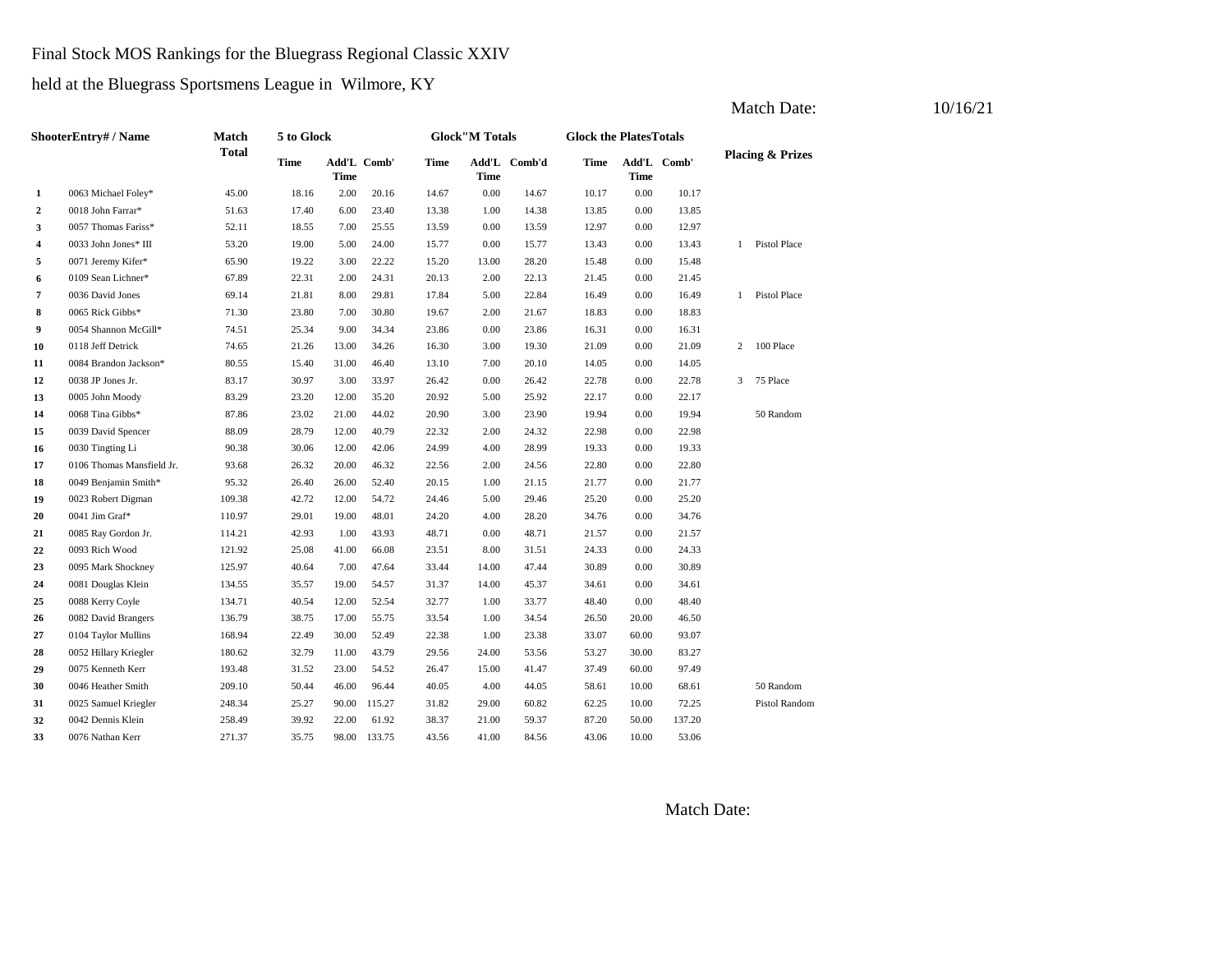**The following scores have not been included in the above results due to administrative issues or scoring errors Please call the GSSF office (770) 437-4718 as soon as possible for further clarification. Thank you.**

**Shooters who did not finish the match...**

**Shooters who did not show**

**0**

**Page 7 of 7 11/3/2021 10:01:21 AM Unlimited Wilmore, KY**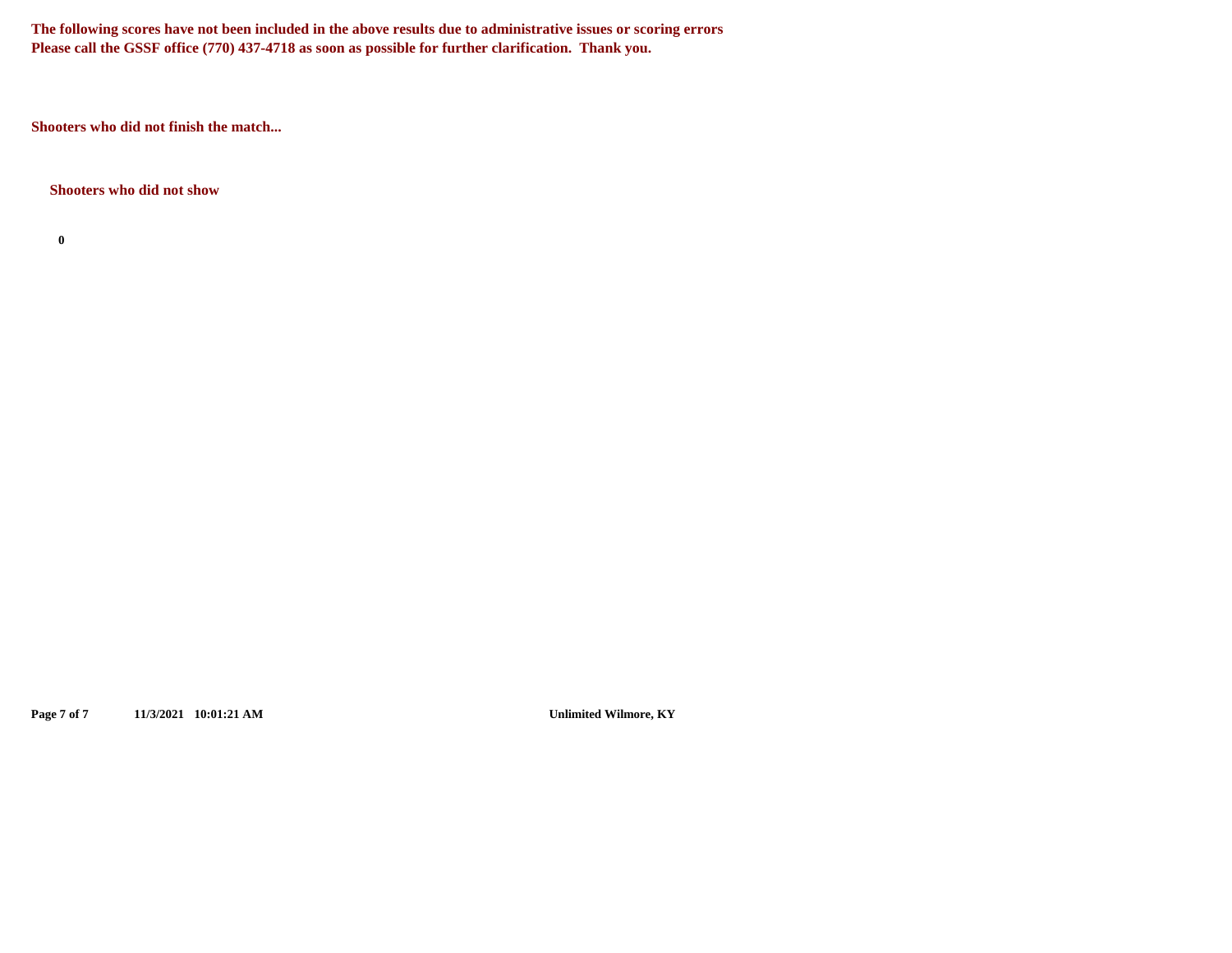#### Final Civilian Rankings for the Bluegrass Regional Classic XXIV

held at the Bluegrass Sportsmens League in Wilmore, KY

|                         |                         |              |             |             |             |       |                        |              |                               |             |             | <b>Match Date:</b>           | 10/16/21                   |
|-------------------------|-------------------------|--------------|-------------|-------------|-------------|-------|------------------------|--------------|-------------------------------|-------------|-------------|------------------------------|----------------------------|
|                         | ShooterEntry# / Name    | <b>Match</b> | 5 to Glock  |             |             |       | <b>Glock</b> "M Totals |              | <b>Glock the PlatesTotals</b> |             |             |                              |                            |
|                         |                         | <b>Total</b> | <b>Time</b> | <b>Time</b> | Add'L Comb' | Time  | <b>Time</b>            | Add'L Comb'd | Time                          | <b>Time</b> | Add'L Comb' | <b>Placing &amp; Prizes</b>  | <b>Categories</b>          |
| 1                       | 0234 Skyler Sallee      | 71.78        | 24.84       | 7.00        | 31.84       | 18.20 | 3.00                   | 21.20        | 18.74                         | 0.00        | 18.74       | Pistol Place<br>$\mathbf{1}$ |                            |
| $\overline{2}$          | 0112 Richard Poe        | 77.53        | 28.14       | 1.00        | 29.14       | 26.65 | 0.00                   | 26.65        | 21.74                         | 0.00        | 21.74       | 2 100 Place                  | Senior                     |
| $\overline{2}$          |                         | 77.53        | 28.14       | 1.00        | 29.14       | 26.65 | 0.00                   | 26.65        | 21.74                         | 0.00        | 21.74       | 75 Senior                    | Senior                     |
| 3                       | 0060 David Jones        | 78.38        | 27.29       | 11.00       | 38.29       | 22.44 | 0.00                   | 22.44        | 17.65                         | 0.00        | 17.65       | 3 75 Place                   |                            |
| $\overline{\mathbf{4}}$ | 0258 Joseph Cerzosie    | 78.94        | 18.14       | 20.00       | 38.14       | 13.76 | 9.00                   | 22.76        | 18.04                         | 0.00        | 18.04       |                              |                            |
| 5                       | 0022 Jeff Robinson      | 79.64        | 17.54       | 18.00       | 35.54       | 18.34 | 2.00                   | 20.34        | 23.76                         | 0.00        | 23.76       |                              | Senior                     |
| 6                       | 0223 Timothy Rouse      | 81.63        | 24.96       | 16.00       | 40.96       | 18.48 | 2.00                   | 20.48        | 20.19                         | 0.00        | 20.19       |                              | Senior                     |
| $\overline{7}$          | 0055 Karl Snell         | 83.16        | 25.15       | 10.00       | 35.15       | 23.60 | 0.00                   | 23.60        | 24.41                         | 0.00        | 24.41       | Pistol Random                | Senior                     |
| 8                       | 0252 Jeff Detrick       | 86.12        | 20.73       | 12.00       | 32.73       | 14.17 | 11.00                  | 25.17        | 28.22                         | 0.00        | 28.22       |                              |                            |
| 9                       | 0098 Edward Love        | 86.67        | 26.16       | 17.00       | 43.16       | 23.35 | 0.00                   | 23.35        | 20.16                         | 0.00        | 20.16       | 75 Super Senior              | Super Senior               |
| 10                      | 0229 Mark Huth          | 87.93        | 28.16       | 3.00        | 31.16       | 22.08 | 10.00                  | 32.08        | 24.69                         | 0.00        | 24.69       |                              | Super Senior               |
| 11                      | 0149 Craig Bonham       | 91.07        | 23.87       | 17.00       | 40.87       | 22.36 | 3.00                   | 25.36        | 24.84                         | 0.00        | 24.84       |                              |                            |
| 12                      | 0097 Charles Jeter      | 96.54        | 20.20       | 21.00       | 41.20       | 16.79 | 17.00                  | 33.79        | 21.55                         | 0.00        | 21.55       |                              |                            |
| 13                      | 0260 Glen Embry         | 96.85        | 18.05       | 33.00       | 51.05       | 18.45 | 4.00                   | 22.45        | 23.35                         | 0.00        | 23.35       |                              | Senior                     |
| 14                      | 0178 Rich Wood          | 98.96        | 31.55       | 20.00       | 51.55       | 22.80 | 0.00                   | 22.80        | 24.61                         | 0.00        | 24.61       |                              |                            |
| 15                      | 0246 Candi Legursky     | 99.23        | 24.84       | 13.00       | 37.84       | 23.02 | 10.00                  | 33.02        | 28.37                         | 0.00        | 28.37       | 75 Adult Female              | <b>Adult Female</b>        |
| 16                      | 0031 James Cortrecht    | 106.54       | 22.51       | 27.00       | 49.51       | 17.45 | 12.00                  | 29.45        | 27.58                         | 0.00        | 27.58       |                              |                            |
| 17                      | 0236 Matthew Farley     | 107.75       | 32.90       | 15.00       | 47.90       | 30.51 | 0.00                   | 30.51        | 29.34                         | 0.00        | 29.34       |                              |                            |
| 18                      | 0164 Christopher Kastle | 108.26       | 29.84       | 27.00       | 56.84       | 20.54 | 6.00                   | 26.54        | 24.88                         | 0.00        | 24.88       |                              | Senior                     |
| 19                      | 0009 John Moody         | 108.81       | 23.43       | 30.00       | 53.43       | 23.13 | 4.00                   | 27.13        | 28.25                         | 0.00        | 28.25       | 75 Challenged                | Challenged, Super Senior   |
| 20                      | 0168 Curtis Mount       | 109.40       | 22.83       | 31.00       | 53.83       | 16.79 | 10.00                  | 26.79        | 28.78                         | 0.00        | 28.78       |                              |                            |
| 21                      | 0102 Leigh Jeter        | 114.71       | 24.65       | 17.00       | 41.65       | 16.73 | 16.00                  | 32.73        | 40.33                         | 0.00        | 40.33       | 50 Random                    | Adult Female, Senior       |
| 22                      | 0238 Jeffrey Sizemore   | 115.42       | 35.14       | 16.00       | 51.14       | 28.60 | 17.00                  | 45.60        | 18.68                         | 0.00        | 18.68       |                              |                            |
| 23                      | 0214 Jacob Tzouanakis   | 118.56       | 22.55       | 33.00       | 55.55       | 20.89 | 11.00                  | 31.89        | 31.12                         | 0.00        | 31.12       |                              |                            |
| 24                      | 0155 Kerry Coyle        | 121.22       | 36.90       | 13.00       | 49.90       | 27.41 | 10.00                  | 37.41        | 33.91                         | 0.00        | 33.91       |                              | Super Senior               |
| 25                      | 0166 Brad Kirkwood      | 121.91       | 23.83       | 31.00       | 54.83       | 20.14 | 12.00                  | 32.14        | 34.94                         | 0.00        | 34.94       |                              | Senior                     |
| 26                      | 0061 JP Jones Jr.       | 122.03       | 31.94       | 16.00       | 47.94       | 28.49 | 3.00                   | 31.49        | 32.60                         | 10.00       | 42.60       |                              | Super Senior               |
| 27                      | 0004 William Cavanagh   | 123.50       | 28.62       | 25.00       | 53.62       | 24.12 | 3.00                   | 27.12        | 42.76                         | 0.00        | 42.76       |                              | Super Senior               |
| 28                      | 0203 Mark Dressman      | 128.20       | 25.31       | 20.00       | 45.31       | 28.56 | 10.00                  | 38.56        | 44.33                         | 0.00        | 44.33       |                              | Senior                     |
| 29                      | 0052 Robert Digman      | 128.32       | 35.26       | 30.00       | 65.26       | 18.71 | 16.00                  | 34.71        | 28.35                         | 0.00        | 28.35       |                              |                            |
| 30                      | 0189 Michael Mahaney    | 129.38       | 22.28       | 38.00       | 60.28       | 23.24 | 5.00                   | 28.24        | 30.86                         | 10.00       | 40.86       |                              |                            |
| 31                      | 0082 Heather Smith      | 129.80       | 43.89       | 20.00       | 63.89       | 35.65 | 0.00                   | 35.65        | 30.26                         | 0.00        | 30.26       |                              | <b>Adult Female</b>        |
| 32                      | 0162 David Yonts, Sr    | 130.20       | 27.56       | 30.00       | 57.56       | 20.73 | 11.00                  | 31.73        | 30.91                         | 10.00       | 40.91       |                              | Senior                     |
| 33                      | 0054 Dianna Snell       | 130.47       | 36.47       | 22.00       | 58.47       | 29.30 | 6.00                   | 35.30        | 36.70                         | 0.00        | 36.70       |                              | Adult Female, Super Senior |
| 34                      | 0147 Richard Hinkson    | 132.36       | 29.50       | 42.00       | 71.50       | 23.12 | 9.00                   | 32.12        | 28.74                         | 0.00        | 28.74       |                              |                            |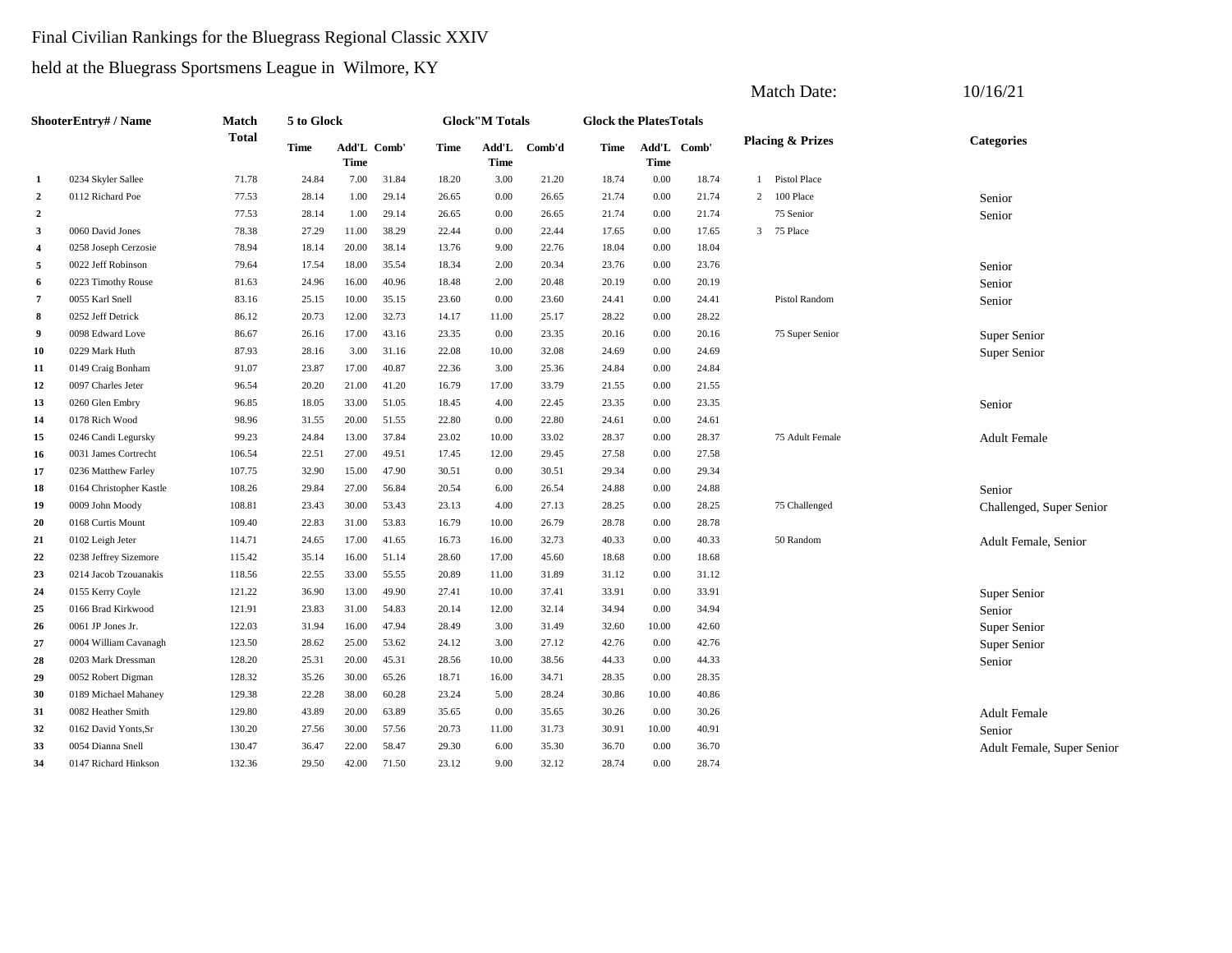|    | ShooterEntry# / Name  | Match        | 5 to Glock |        |             |       | <b>Glock</b> "M Totals |        | <b>Glock the PlatesTotals</b> |             |             |                                  |                            |
|----|-----------------------|--------------|------------|--------|-------------|-------|------------------------|--------|-------------------------------|-------------|-------------|----------------------------------|----------------------------|
|    |                       | <b>Total</b> | Time       | Time   | Add'L Comb' | Time  | Add'L<br>Time          | Comb'd | Time                          | <b>Time</b> | Add'L Comb' | <b>Placing &amp; Prizes</b>      | <b>Categories</b>          |
| 35 | 0156 John Kline       | 137.16       | 30.33      | 8.00   | 38.33       | 28.88 | 4.00                   | 32.88  | 45.95                         | 20.00       | 65.95       |                                  | Senior                     |
| 36 | 0057 Tingting Li      | 137.20       | 37.59      | 34.00  | 71.59       | 29.77 | 7.00                   | 36.77  | 28.84                         | 0.00        | 28.84       |                                  | <b>Adult Female</b>        |
| 37 | 0137 Eric Beauregard  | 140.79       | 27.01      | 40.00  | 67.01       | 25.26 | 11.00                  | 36.26  | 37.52                         | 0.00        | 37.52       |                                  |                            |
| 38 | 0154 Kirk Lee         | 144.57       | 25.75      | 35.00  | 60.75       | 23.37 | 14.00                  | 37.37  | 46.45                         | 0.00        | 46.45       |                                  |                            |
| 39 | 0141 Michael Dismuke  | 145.51       | 31.59      | 29.00  | 60.59       | 28.24 | 7.00                   | 35.24  | 49.68                         | 0.00        | 49.68       |                                  |                            |
| 40 | 0170 Sunny Cho        | 146.52       | 31.91      | 12.00  | 43.91       | 29.20 | 8.00                   | 37.20  | 35.41                         | 30.00       | 65.41       |                                  |                            |
| 41 | 0199 Thomas McGowan   | 150.09       | 28.55      | 34.00  | 62.55       | 22.56 | 10.00                  | 32.56  | 44.98                         | 10.00       | 54.98       |                                  |                            |
| 42 | 0153 Gary Taylor      | 150.95       | 43.42      | 22.00  | 65.42       | 35.00 | 7.00                   | 42.00  | 43.53                         | 0.00        | 43.53       |                                  | Super Senior               |
| 43 | 0012 Susan Hellard    | 151.75       | 29.27      | 55.00  | 84.27       | 21.82 | 6.00                   | 27.82  | 39.66                         | 0.00        | 39.66       |                                  | <b>Adult Female</b>        |
| 44 | 0186 Mark Shockney    | 153.60       | 36.93      | 23.00  | 59.93       | 35.73 | 5.00                   | 40.73  | 52.94                         | 0.00        | 52.94       |                                  | Super Senior               |
| 45 | 0233 John Couch       | 160.23       | 26.56      | 42.00  | 68.56       | 29.05 | 2.00                   | 31.05  | 50.62                         | 10.00       | 60.62       |                                  |                            |
| 46 | 0074 John Kreuz Jr.   | 174.92       | 46.31      | 39.00  | 85.31       | 35.22 | 3.00                   | 38.22  | 51.39                         | 0.00        | 51.39       |                                  | Senior                     |
| 47 | 0221 David Bemis      | 175.85       | 28.31      | 50.00  | 78.31       | 27.18 | 14.00                  | 41.18  | 46.36                         | 10.00       | 56.36       |                                  |                            |
| 48 | 0095 Hillary Kriegler | 178.88       | 31.23      | 41.00  | 72.23       | 19.27 | 33.00                  | 52.27  | 44.38                         | 10.00       | 54.38       |                                  | <b>Adult Female</b>        |
| 49 | 0212 Oliver Noth      | 179.39       | 35.96      | 57.00  | 92.96       | 30.44 | 8.00                   | 38.44  | 47.99                         | 0.00        | 47.99       | 75 Junior Male                   | Junior Male                |
| 50 | 0027 Ed Cortrecht     | 179.63       | 32.23      | 48.00  | 80.23       | 27.58 | 16.00                  | 43.58  | 45.82                         | 10.00       | 55.82       |                                  | Super Senior               |
| 51 | 0065 David Spencer    | 182.33       | 28.09      | 57.00  | 85.09       | 22.15 | 3.00                   | 25.15  | 32.09                         | 40.00       | 72.09       |                                  |                            |
| 52 | 0043 Jerry Edie       | 183.91       | 31.32      | 81.00  | 112.32      | 29.47 | 11.00                  | 40.47  | 31.12                         | 0.00        | 31.12       |                                  |                            |
| 53 | 0135 Nathan Kerr      | 191.00       | 33.44      | 45.00  | 78.44       | 36.74 | 14.00                  | 50.74  | 61.82                         | 0.00        | 61.82       |                                  |                            |
| 54 | 0094 James Brangers   | 209.93       | 28.38      | 62.00  | 90.38       | 27.74 | 2.00                   | 29.74  | 49.81                         | 40.00       | 89.81       |                                  |                            |
| 55 | 0206 Geoffrey Solomon | 211.51       | 39.30      | 73.00  | 112.30      | 35.38 | 3.00                   | 38.38  | 50.83                         | 10.00       | 60.83       |                                  | Senior                     |
| 56 | 0036 Joe Brangers     | 224.67       | 28.22      | 70.00  | 98.22       | 24.85 | 33.00                  | 57.85  | 48.60                         | 20.00       | 68.60       |                                  |                            |
| 57 | 0015 Robert Sobotka   | 229.31       | 41.98      | 33.00  | 74.98       | 42.35 | 8.00                   | 50.35  | 73.98                         | 30.00       | 103.98      |                                  | Senior                     |
| 58 | 0190 Carl Blevins     | 234.00       | 42.97      | 46.00  | 88.97       | 39.25 | 11.00                  | 50.25  | 64.78                         | 30.00       | 94.78       |                                  | Senior                     |
| 59 | 0254 Josh Witten      | 234.44       | 25.56      | 38.00  | 63.56       | 19.54 | 6.00                   | 25.54  | 35.34                         | 110.00      | 145.34      |                                  |                            |
| 60 | 0217 Zachary Blair    | 236.41       | 39.93      | 65.00  | 104.93      | 38.46 | 20.00                  | 58.46  | 63.02                         | 10.00       | 73.02       |                                  | Junior Male                |
| 61 | 0231 Paul Huebner Jr. | 237.48       | 38.34      | 50.00  | 88.34       | 36.69 | 15.00                  | 51.69  | 57.45                         | 40.00       | 97.45       |                                  | Super Senior               |
| 62 | 0109 James Vincent    | 251.01       | 52.33      | 34.00  | 86.33       | 41.58 | 18.00                  | 59.58  | 55.10                         | 50.00       | 105.10      | 1 Pistol New Members Raffle      |                            |
| 63 | 0021 Timothy Wisner   | 256.01       | 35.43      | 29.00  | 64.43       | 38.24 | 23.00                  | 61.24  | 70.34                         | 60.00       | 130.34      |                                  | Senior                     |
| 64 | 0151 Karen Dismuke    | 260.87       | 58.81      | 70.00  | 128.81      | 41.33 | 26.00                  | 67.33  | 64.73                         | 0.00        | 64.73       |                                  | Adult Female, Super Senior |
| 65 | 0219 Konnor Lynch     | 272.58       | 24.06      | 68.00  | 92.06       | 37.04 | 58.00                  | 95.04  | 45.48                         | 40.00       | 85.48       |                                  | Junior Male                |
| 66 | 0208 Kalib Solomon    | 299.31       | 48.03      | 26.00  | 74.03       | 33.89 | 20.00                  | 53.89  | 61.39                         | 110.00      | 171.39      |                                  | Junior Male                |
| 67 | 0205 Adelaide Solomon | 307.75       | 40.02      | 48.00  | 88.02       | 43.70 | 34.00                  | 77.70  | 92.03                         | 50.00       | 142.03      | 75 Junior Female                 | Junior Female              |
| 68 | 0201 Iris Noth        | 316.48       | 46.34      | 56.00  | 102.34      | 44.93 | 39.00                  | 83.93  | 80.21                         | 50.00       | 130.21      | 2 year membership renewal Random | Junior Female              |
| 69 | 0210 Nathan Smith     | 320.67       | 34.14      | 70.00  | 104.14      | 30.01 | 22.00                  | 52.01  | 74.52                         | 90.00       | 164.52      |                                  |                            |
| 70 | 0080 Ray Johnson      | 334.58       | 31.31      | 107.00 | 138.31      | 30.87 | 48.00                  | 78.87  | 67.40                         | 50.00       | 117.40      |                                  |                            |
| 71 | 0003 Carol Hellard    | 338.42       | 45.03      | 35.00  | 80.03       | 34.64 | 15.00                  | 49.64  | 88.75                         | 120.00      | 208.75      |                                  | Adult Female, Super Senior |
| 72 | 0026 Joshua January   | 356.49       | 41.30      | 113.00 | 154.30      | 47.50 | 29.00                  | 76.50  | 105.69                        | 20.00       | 125.69      |                                  | Junior Male                |
| 73 | 0050 Samuel Kriegler  | 373.33       | 27.25      | 119.00 | 146.25      | 28.81 | 37.00                  | 65.81  | 91.27                         | 70.00       | 161.27      |                                  | Super Senior               |
|    |                       |              |            |        |             |       |                        |        |                               |             |             |                                  |                            |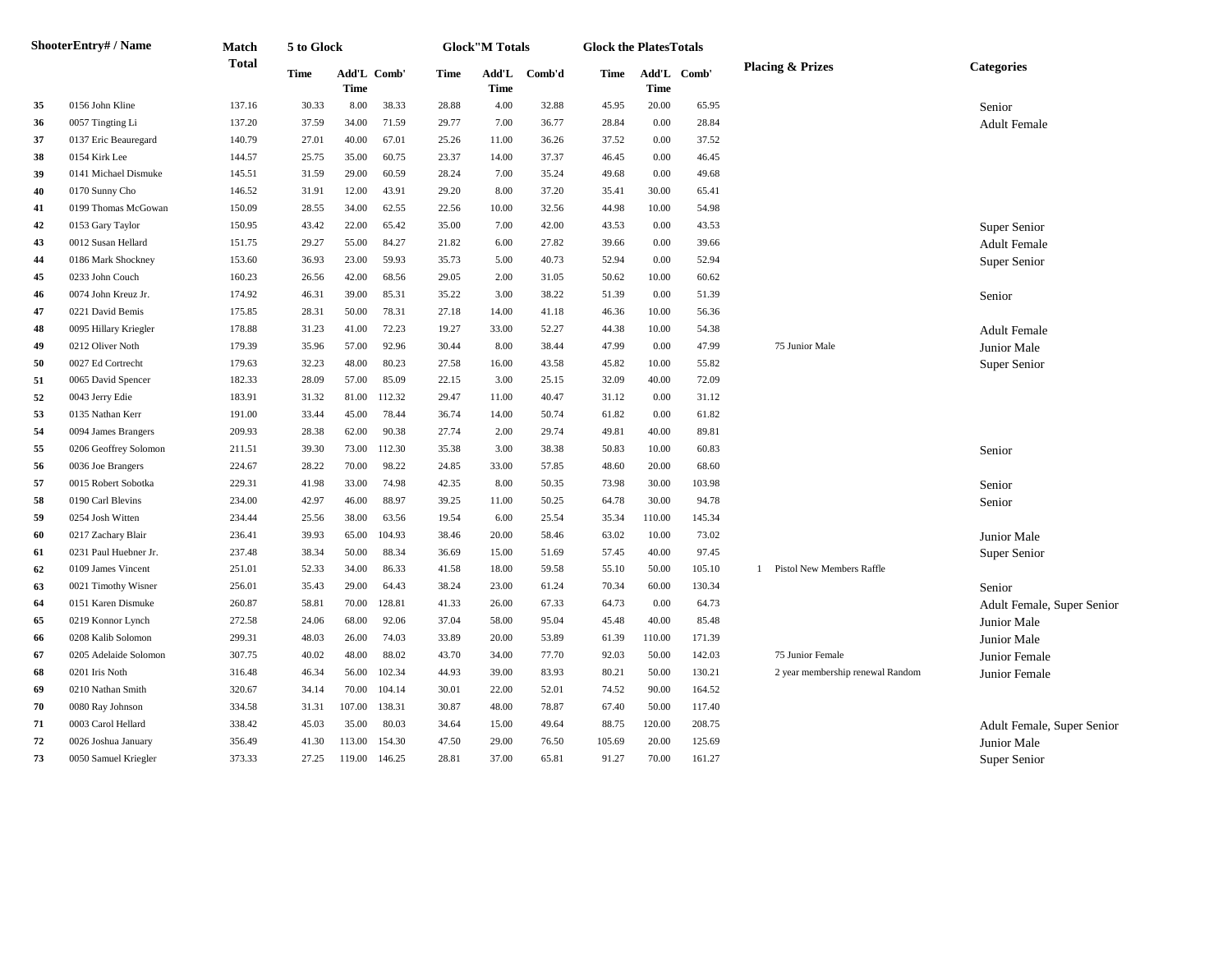|    | <b>ShooterEntry#/Name</b> | <b>Match</b> | 5 to Glock |                     |        |       | <b>Glock</b> "M Totals |        | <b>Glock the PlatesTotals</b> |               |        |                             |                     |
|----|---------------------------|--------------|------------|---------------------|--------|-------|------------------------|--------|-------------------------------|---------------|--------|-----------------------------|---------------------|
|    |                           | <b>Total</b> | Time       | Add'L Comb'<br>Time |        | Time  | Add'L<br>Time          | Comb'd | Time                          | Add'L<br>Time | Comb'  | <b>Placing &amp; Prizes</b> | <b>Categories</b>   |
| 74 | 0140 Dakota Satterfield   | 402.83       | 71.71      | 103.00              | 174.71 | 39.40 | 8.00                   | 47.40  | 110.72                        | 70.00         | 180.72 |                             | Junior Male         |
| 75 | 0073 Justin Jeter         | 404.38       | 45.23      | 92.00               | 137.23 | 44.52 | 39.00                  | 83.52  | 93.63                         | 90.00         | 183.63 |                             |                     |
| 76 | 0101 Grant Shackelford    | 417.34       | 58.88      | 80.00               | 138.88 | 48.02 | 57.00                  | 105.02 | 133.44                        | 40.00         | 173.44 |                             | Senior              |
| 77 | 0207 Jeremiah Solomon     | 424.02       | 46.57      | 123.00              | 169.57 | 38.97 | 36.00                  | 74.97  | 99.48                         | 80.00         | 179.48 |                             | Junior Male         |
| 78 | 0143 Ruth Dismuke         | 466.75       | 40.51      | 126.00              | 166.51 | 39.69 | 20.00                  | 59.69  | 80.55                         | 160.00        | 240.55 |                             | Junior Female       |
| 79 | 0202 Lynne Arnold         | 494.82       | 42.65      | 142.00              | 184.65 | 49.41 | 27.00                  | 76.41  | 123.76                        | 110.00        | 233.76 |                             | <b>Adult Female</b> |
| 80 | 0093 Lucas Shackelford    | 510.69       | 49.98      | 101.00              | 150.98 | 47.37 | 22.00                  | 69.37  | 180.34                        | 110.00        | 290.34 |                             | Junior Male         |
| 81 | 0159 Dakota Eury          | 523.30       | 29.90      | 119.00              | 148.90 | 31.59 | 100.00                 | 131.59 | 62.81                         | 180.00        | 242.81 |                             | Junior Male         |
| 82 | 0209 Abby Smith           | 534.11       | 36.20      | 121.00              | 157.20 | 34.52 | 35.00                  | 69.52  | 87.39                         | 220.00        | 307.39 |                             | Junior Female       |
| 83 | 0211 Donovan Brown        | 543.95       | 229.41     | 120.00              | 349.41 | 30.25 | 35.00                  | 65.25  | 69.29                         | 60.00         | 129.29 |                             | Junior Male         |
| 84 | 0204 Garrett Frans        | 1,058.23     | 23.03      | 243.00              | 266.03 | 50.24 | 102.00                 | 152.24 | 399.96                        | 240.00        | 639.96 |                             | Junior Male         |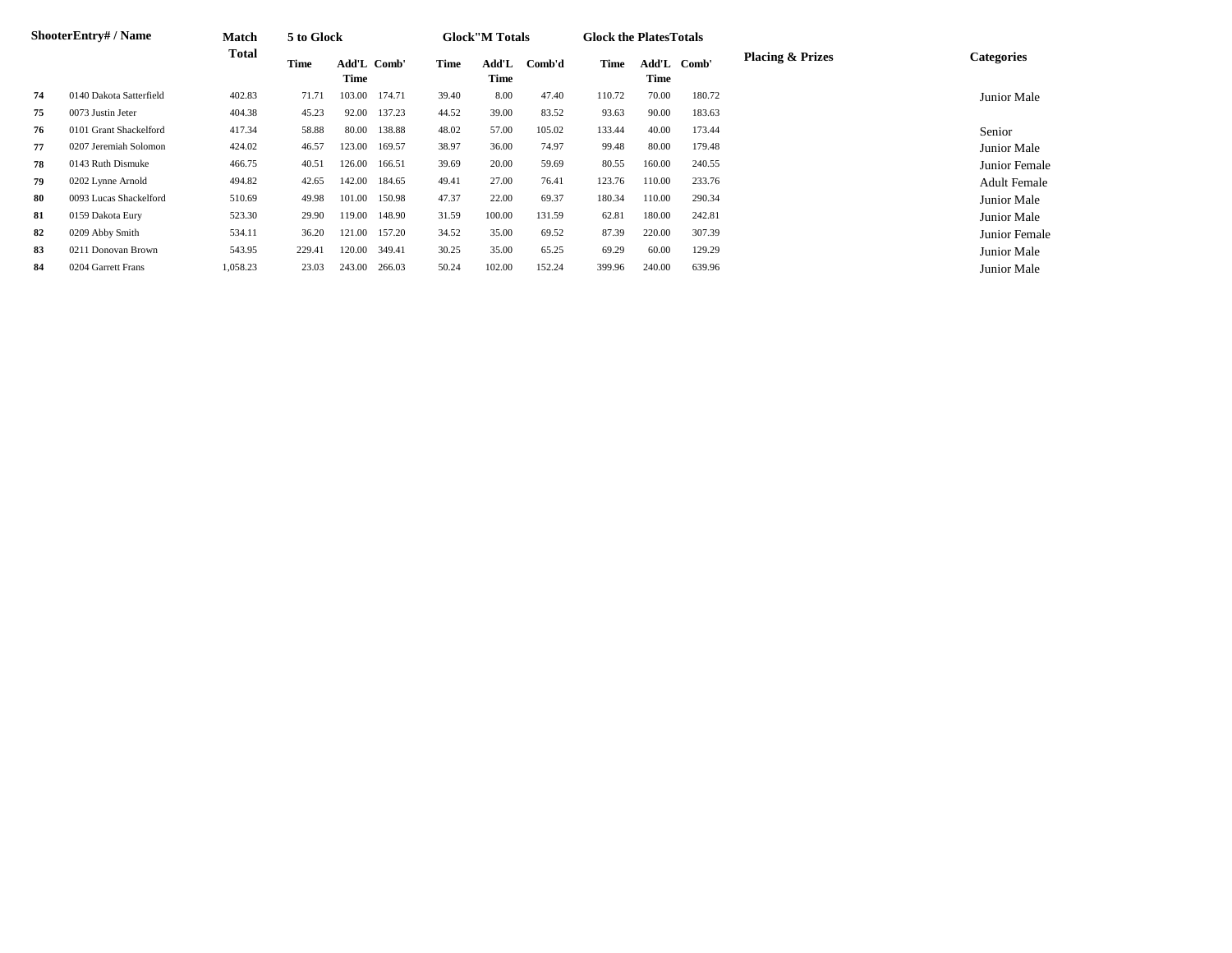# Final Competition Rankings for the Bluegrass Regional Classic XXIV

held at the Bluegrass Sportsmens League in Wilmore, KY

|                | <b>ShooterEntry#/Name</b> | Match  | 5 to Glock  |                            |       |       | <b>Glock"M Totals</b> |        | <b>Glock the PlatesTotals</b> |             |             |              |                                  |
|----------------|---------------------------|--------|-------------|----------------------------|-------|-------|-----------------------|--------|-------------------------------|-------------|-------------|--------------|----------------------------------|
|                |                           | Total  | <b>Time</b> | Add'L Comb'<br><b>Time</b> |       | Time  | Add'L<br><b>Time</b>  | Comb'd | Time                          | <b>Time</b> | Add'L Comb' |              | <b>Placing &amp; Prizes</b>      |
| -1             | 0105 Thomas Fariss*       | 50.18  | 16.94       | 4.00                       | 20.94 | 14.19 | 1.00                  | 15.19  | 14.05                         | 0.00        | 14.05       | $\mathbf{1}$ | Pistol Place                     |
| $\overline{2}$ | 0039 John Farrar*         | 56.56  | 17.98       | 9.00                       | 26.98 | 13.67 | 3.00                  | 16.67  | 12.91                         | 0.00        | 12.91       | 2            | 100 Place                        |
| 3              | 0250 Brent Nienberg*      | 59.19  | 20.89       | 5.00                       | 25.89 | 16.56 | 0.00                  | 16.56  | 16.74                         | 0.00        | 16.74       |              |                                  |
| 4              | 0182 Joey Dicicco*        | 60.60  | 16.09       | 11.00                      | 27.09 | 14.66 | 2.00                  | 16.66  | 16.85                         | 0.00        | 16.85       |              |                                  |
| 5              | 0192 Mark Allison*        | 63.68  | 21.63       | 6.00                       | 27.63 | 17.32 | 2.00                  | 19.32  | 16.73                         | 0.00        | 16.73       |              |                                  |
| 6              | 0160 Brandon Jackson*     | 65.03  | 17.29       | 14.00                      | 31.29 | 15.36 | 2.00                  | 17.36  | 16.38                         | 0.00        | 16.38       |              | 2 year membership renewal Random |
| $\overline{7}$ | 0018 Jim Montgomery*      | 65.04  | 22.40       | 7.00                       | 29.40 | 19.20 | 0.00                  | 19.20  | 16.44                         | 0.00        | 16.44       |              |                                  |
| 8              | 0255 Will McIntosh*       | 68.06  | 21.84       | 14.00                      | 35.84 | 17.33 | 0.00                  | 17.33  | 14.89                         | 0.00        | 14.89       |              |                                  |
| 9              | 0175 Mark Werner*         | 70.96  | 17.92       | 7.00                       | 24.92 | 16.50 | 1.00                  | 17.50  | 28.54                         | 0.00        | 28.54       |              | 50 Random                        |
| 10             | 0228 Sean Lichner*        | 74.09  | 23.26       | 9.00                       | 32.26 | 19.44 | 3.00                  | 22.44  | 19.39                         | 0.00        | 19.39       |              |                                  |
| 11             | 0235 Skyler Sallee        | 77.48  | 26.91       | 6.00                       | 32.91 | 19.49 | 3.00                  | 22.49  | 22.08                         | 0.00        | 22.08       |              | 1 Pistol Place                   |
| 12             | 0100 Edward Love          | 78.74  | 25.85       | 14.00                      | 39.85 | 22.05 | 0.00                  | 22.05  | 16.84                         | 0.00        | 16.84       | 2            | 100 Place                        |
| 13             | 0115 Michael Foley*       | 80.38  | 16.94       | 30.00                      | 46.94 | 16.55 | 1.00                  | 17.55  | 15.89                         | 0.00        | 15.89       |              |                                  |
| 14             | 0248 Shannon Prince*      | 83.24  | 22.89       | 19.00                      | 41.89 | 18.38 | 4.00                  | 22.38  | 18.97                         | 0.00        | 18.97       |              |                                  |
| 15             | 0225 Timothy Rouse        | 84.09  | 24.42       | 18.00                      | 42.42 | 20.58 | 2.00                  | 22.58  | 19.09                         | 0.00        | 19.09       |              | 3 75 Place                       |
| 16             | 0259 Joseph Cerzosie      | 85.44  | 18.40       | 24.00                      | 42.40 | 14.83 | 10.00                 | 24.83  | 18.21                         | 0.00        | 18.21       |              |                                  |
| 17             | 0150 Craig Bonham         | 85.97  | 24.81       | 15.00                      | 39.81 | 21.78 | 1.00                  | 22.78  | 23.38                         | 0.00        | 23.38       |              |                                  |
| 18             | 0220 Thomas Mansfield Jr. | 90.15  | 26.19       | 18.00                      | 44.19 | 20.65 | 3.00                  | 23.65  | 22.31                         | 0.00        | 22.31       |              | 50 Random                        |
| 19             | 0196 Marcus Allison*      | 92.09  | 27.85       | 22.00                      | 49.85 | 18.09 | 5.00                  | 23.09  | 19.15                         | 0.00        | 19.15       |              |                                  |
| 20             | 0253 Jeff Detrick         | 92.11  | 21.63       | 26.00                      | 47.63 | 14.03 | 4.00                  | 18.03  | 26.45                         | 0.00        | 26.45       |              |                                  |
| 21             | 0243 Eric Neumeier        | 93.75  | 36.77       | 5.00                       | 41.77 | 23.72 | 3.00                  | 26.72  | 25.26                         | 0.00        | 25.26       |              |                                  |
| 22             | 0024 David Williams*      | 95.35  | 24.71       | 14.00                      | 38.71 | 20.61 | 6.00                  | 26.61  | 30.03                         | 0.00        | 30.03       |              |                                  |
| 23             | 0010 John Moody           | 98.75  | 24.01       | 18.00                      | 42.01 | 23.53 | 9.00                  | 32.53  | 24.21                         | 0.00        | 24.21       |              |                                  |
| 24             | 0129 Jeremy Kifer*        | 100.38 | 22.06       | 26.00                      | 48.06 | 16.31 | 8.00                  | 24.31  | 28.01                         | 0.00        | 28.01       |              |                                  |
| 25             | 0077 Jim Graf*            | 102.62 | 26.27       | 16.00                      | 42.27 | 22.38 | 6.00                  | 28.38  | 31.97                         | 0.00        | 31.97       |              | 50 Random                        |
| 26             | 0167 Brad Kirkwood        | 104.77 | 21.49       | 26.00                      | 47.49 | 16.27 | 14.00                 | 30.27  | 27.01                         | 0.00        | 27.01       |              |                                  |
| 27             | 0216 Taylor Mullins       | 105.73 | 20.13       | 26.00                      | 46.13 | 19.69 | 12.00                 | 31.69  | 27.91                         | 0.00        | 27.91       |              |                                  |
| 28             | 0163 David Yonts, Sr      | 106.37 | 24.22       | 32.00                      | 56.22 | 22.29 | 4.00                  | 26.29  | 23.86                         | 0.00        | 23.86       |              |                                  |
| 29             | 0005 William Cavanagh     | 107.26 | 29.71       | 18.00                      | 47.71 | 22.82 | 3.00                  | 25.82  | 33.73                         | 0.00        | 33.73       |              |                                  |
| 30             | 0241 Heath McDonald       | 108.94 | 22.24       | 31.00                      | 53.24 | 16.31 | 4.00                  | 20.31  | 25.39                         | 10.00       | 35.39       |              |                                  |
| 31             | 0124 Tina Gibbs*          | 110.68 | 22.81       | 27.00                      | 49.81 | 21.00 | 8.00                  | 29.00  | 31.87                         | 0.00        | 31.87       |              |                                  |
| 32             | 0008 Ronald Logsdon       | 111.55 | 36.65       | 15.00                      | 51.65 | 25.09 | 3.00                  | 28.09  | 31.81                         | 0.00        | 31.81       |              |                                  |
| 33             | 0187 Mark Shockney        | 116.38 | 31.83       | 16.00                      | 47.83 | 32.24 | 5.00                  | 37.24  | 31.31                         | 0.00        | 31.31       |              |                                  |
| 34             | 0032 James Cortrecht      | 122.33 | 24.31       | 48.00                      | 72.31 | 19.06 | 4.00                  | 23.06  | 26.96                         | 0.00        | 26.96       |              |                                  |
| 35             | 0237 Matthew Farley       | 127.07 | 35.52       | 13.00                      | 48.52 | 36.05 | 6.00                  | 42.05  | 36.50                         | 0.00        | 36.50       |              |                                  |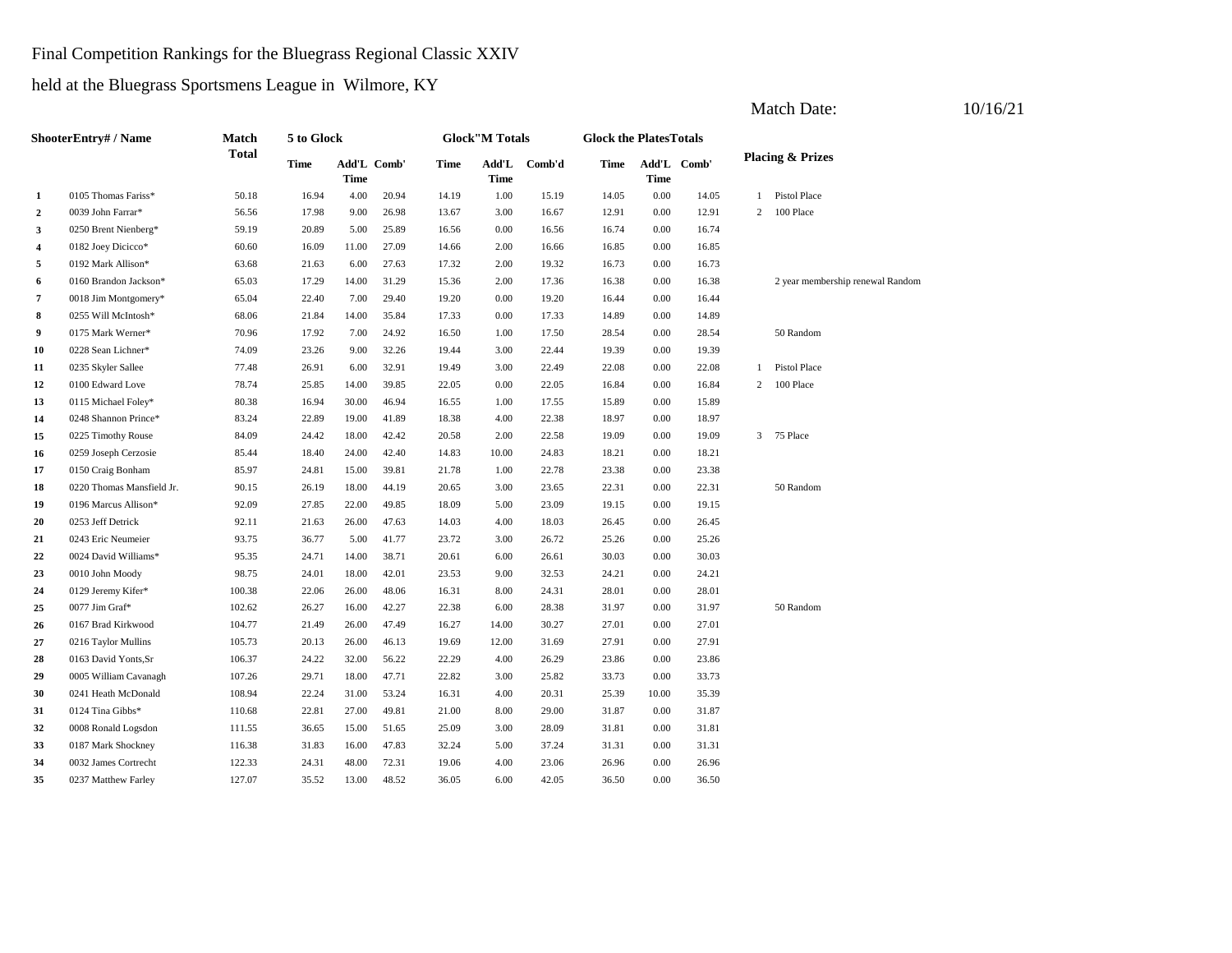|    | <b>ShooterEntry#/Name</b> | Match  | 5 to Glock |       |             |             | <b>Glock</b> "M Totals |        | <b>Glock the Plates Totals</b> |             |             |                             |
|----|---------------------------|--------|------------|-------|-------------|-------------|------------------------|--------|--------------------------------|-------------|-------------|-----------------------------|
|    |                           | Total  | Time       | Time  | Add'L Comb' | <b>Time</b> | Add'L<br>Time          | Comb'd | Time                           | <b>Time</b> | Add'L Comb' | <b>Placing &amp; Prizes</b> |
| 36 | 0142 Michael Dismuke      | 128.90 | 32.11      | 33.00 | 65.11       | 25.57       | 8.00                   | 33.57  | 30.22                          | 0.00        | 30.22       | 50 Random                   |
| 37 | 0165 Christopher Kastle   | 129.37 | 27.34      | 39.00 | 66.34       | 22.09       | 4.00                   | 26.09  | 26.94                          | 10.00       | 36.94       |                             |
| 38 | 0029 Ed Cortrecht         | 131.64 | 31.29      | 29.00 | 60.29       | 24.68       | 14.00                  | 38.68  | 32.67                          | 0.00        | 32.67       |                             |
| 39 | 0169 Curtis Mount         | 133.56 | 24.72      | 32.00 | 56.72       | 16.30       | 37.00                  | 53.30  | 23.54                          | 0.00        | 23.54       |                             |
| 40 | 0239 Jeffrey Sizemore     | 138.07 | 33.71      | 18.00 | 51.71       | 31.76       | 5.00                   | 36.76  | 29.60                          | 20.00       | 49.60       |                             |
| 41 | 0171 Sunny Cho            | 148.24 | 32.54      | 35.00 | 67.54       | 34.39       | 11.00                  | 45.39  | 35.31                          | 0.00        | 35.31       |                             |
| 42 | 0133 Kenneth Kerr         | 148.91 | 33.38      | 46.00 | 79.38       | 30.63       | 5.00                   | 35.63  | 33.90                          | 0.00        | 33.90       |                             |
| 43 | 0226 Julie Hartley        | 157.01 | 30.51      | 35.00 | 65.51       | 41.48       | 14.00                  | 55.48  | 36.02                          | 0.00        | 36.02       |                             |
| 44 | 0148 Richard Hinkson      | 159.49 | 34.27      | 34.00 | 68.27       | 26.29       | 4.00                   | 30.29  | 30.93                          | 30.00       | 60.93       |                             |
| 45 | 0215 Jacob Tzouanakis     | 160.22 | 22.83      | 35.00 | 57.83       | 21.02       | 30.00                  | 51.02  | 41.37                          | 10.00       | 51.37       |                             |
| 46 | 0044 Jerry Edie           | 162.49 | 30.95      | 34.00 | 64.95       | 32.35       | 8.00                   | 40.35  | 37.19                          | 20.00       | 57.19       |                             |
| 47 | 0071 Jared White          | 163.98 | 29.28      | 47.00 | 76.28       | 22.60       | 11.00                  | 33.60  | 34.10                          | 20.00       | 54.10       |                             |
| 48 | 0076 John Kreuz Jr.       | 186.80 | 44.84      | 45.00 | 89.84       | 26.67       | 4.00                   | 30.67  | 66.29                          | 0.00        | 66.29       |                             |
| 49 | 0200 Thomas McGowan       | 189.13 | 24.78      | 44.00 | 68.78       | 22.72       | 18.00                  | 40.72  | 49.63                          | 30.00       | 79.63       |                             |
| 50 | 0136 Nathan Kerr          | 201.75 | 30.59      | 73.00 | 103.59      | 39.70       | 8.00                   | 47.70  | 50.46                          | 0.00        | 50.46       |                             |
| 51 | 0174 Brian Van Note       | 202.56 | 33.41      | 44.00 | 77.41       | 26.20       | 4.00                   | 30.20  | 54.95                          | 40.00       | 94.95       |                             |
| 52 | 0001 Nicole Hammack       | 216.72 | 44.15      | 61.00 | 105.15      | 34.21       | 14.00                  | 48.21  | 43.36                          | 20.00       | 63.36       |                             |
| 53 | 0092 Peter Richmagui      | 225.66 | 26.55      | 60.00 | 86.55       | 21.50       | 24.00                  | 45.50  | 43.61                          | 50.00       | 93.61       |                             |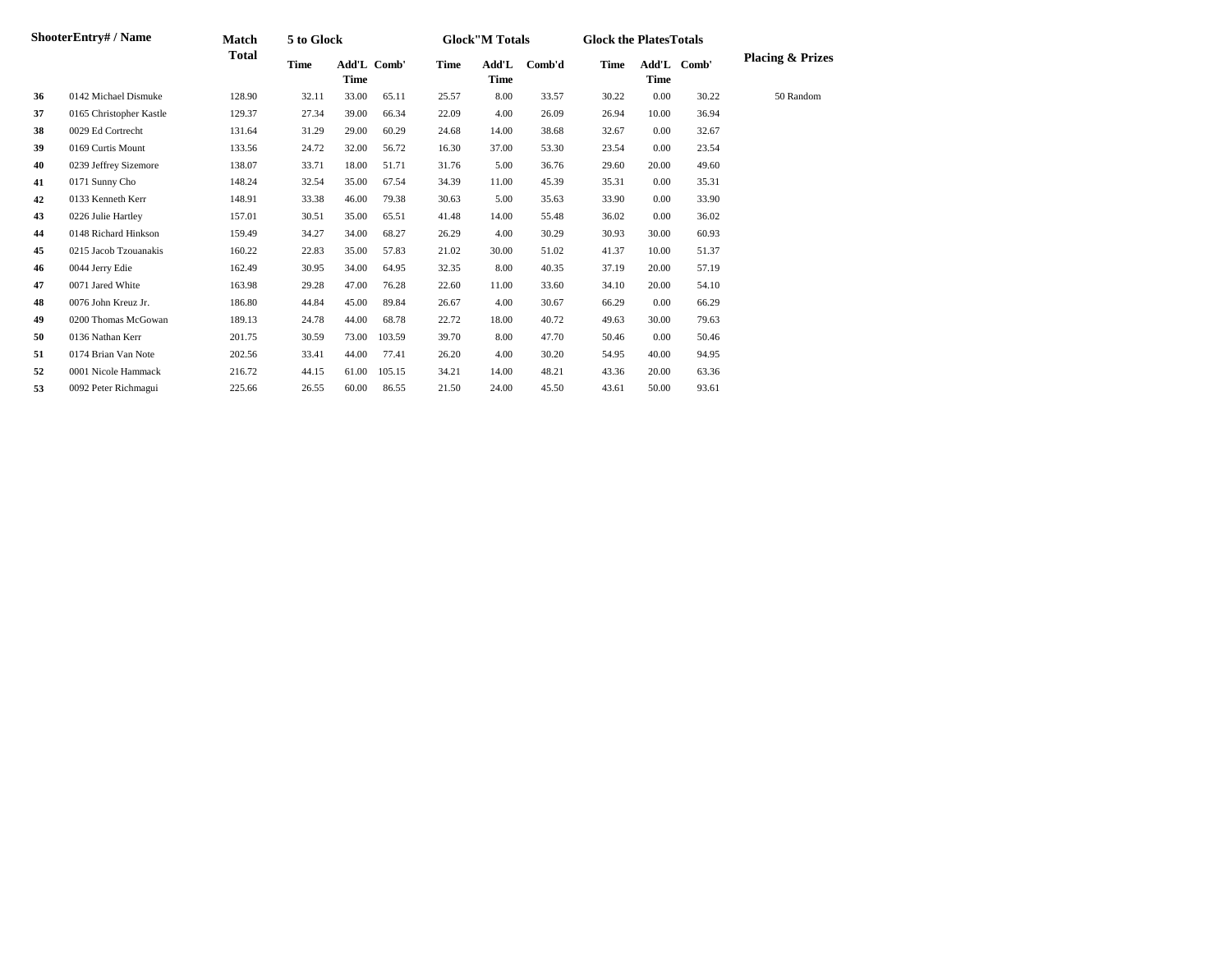#### Final Guardian Rankings for the Bluegrass Regional Classic XXIV

held at the Bluegrass Sportsmens League in Wilmore, KY

|                |                           |              |             |                     |        |       |                        |        |                               |       |             | <b>Match Date:</b>          | 10/16/21                 |
|----------------|---------------------------|--------------|-------------|---------------------|--------|-------|------------------------|--------|-------------------------------|-------|-------------|-----------------------------|--------------------------|
|                | <b>ShooterEntry#/Name</b> | Match        | 5 to Glock  |                     |        |       | <b>Glock</b> "M Totals |        | <b>Glock the PlatesTotals</b> |       |             |                             |                          |
|                |                           | <b>Total</b> | <b>Time</b> | Add'L Comb'<br>Time |        | Time  | Add'L<br>Time          | Comb'd | <b>Time</b>                   | Time  | Add'L Comb' | <b>Placing &amp; Prizes</b> | <b>Categories</b>        |
|                | 0213 Peter Laing          | 77.59        | 24.39       | 7.00                | 31.39  | 21.19 | 2.00                   | 23.19  | 23.01                         | 0.00  | 23.01       |                             |                          |
| $\overline{2}$ | 0119 Rick Gibbs           | 91.53        | 23.07       | 12.00               | 35.07  | 21.49 | 6.00                   | 27.49  | 28.97                         | 0.00  | 28.97       | 100 Place                   | Challenged, Super Senior |
| $\overline{2}$ |                           | 91.53        | 23.07       | 12.00               | 35.07  | 21.49 | 6.00                   | 27.49  | 28.97                         | 0.00  | 28.97       | 75 Challenged               | Challenged, Super Senior |
| $\overline{2}$ |                           | 91.53        | 23.07       | 12.00               | 35.07  | 21.49 | 6.00                   | 27.49  | 28.97                         | 0.00  | 28.97       | 75 Super Senior             | Challenged, Super Senior |
| 3              | 0251 Adam Smotrich        | 104.62       | 28.59       | 24.00               | 52.59  | 17.96 | 15.00                  | 32.96  | 19.07                         | 0.00  | 19.07       | 2 Etool Place               |                          |
| 4              | 0172 Brian Van Note       | 126.13       | 31.87       | 21.00               | 52.87  | 24.17 | 4.00                   | 28.17  | 45.09                         | 0.00  | 45.09       | 3 Knife Place               |                          |
| 5              | 0240 Heath McDonald       | 129.42       | 23.01       | 57.00               | 80.01  | 18.42 | 7.00                   | 25.42  | 23.99                         | 0.00  | 23.99       |                             |                          |
| 6              | 0132 Kenneth Kerr         | 141.44       | 34.08       | 27.00               | 61.08  | 31.32 | 9.00                   | 40.32  | 40.04                         | 0.00  | 40.04       |                             | Challenged, Super Senior |
|                | 0158 David Eury           | 149.48       | 25.36       | 47.00               | 72.36  | 22.31 | 18.00                  | 40.31  | 36.81                         | 0.00  | 36.81       | 75 Senior                   | Senior                   |
| 8              | 0218 Matthew Boyd         | 163.47       | 26.45       | 28.00               | 54.45  | 25.80 | 2.00                   | 27.80  | 21.22                         | 60.00 | 81.22       |                             |                          |
| 9              | 0070 Jared White          | 203.97       | 25.21       | 91.00               | 116.21 | 19.21 | 13.00                  | 32.21  | 35.55                         | 20.00 | 55.55       |                             |                          |
| 10             | 0131 Trina Gregory        | 318.74       | 36.71       | 68.00               | 104.71 | 29.64 | 20.00                  | 49.64  | 124.39                        | 40.00 | 164.39      | 75 Guardian Female          | <b>Guardian Female</b>   |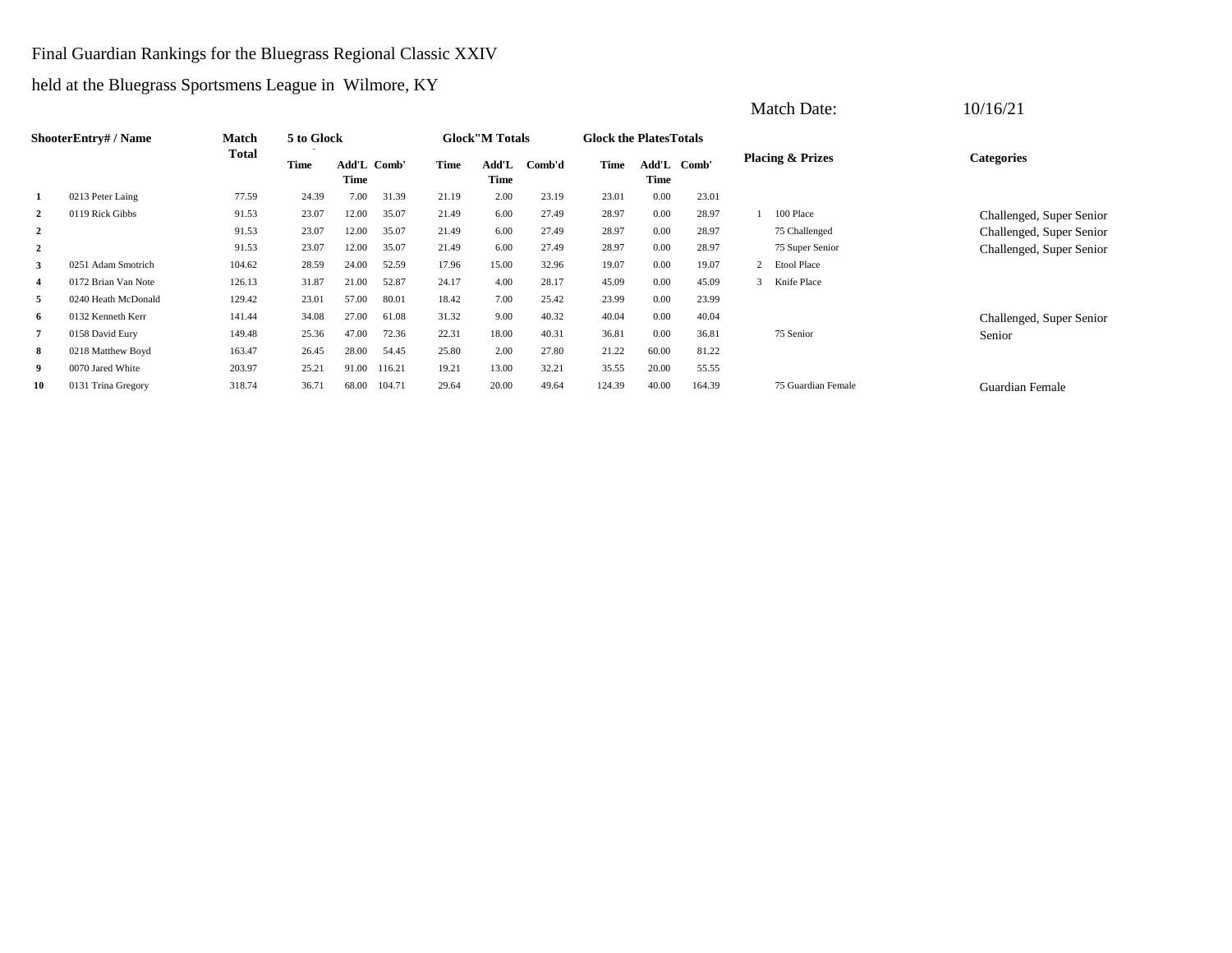#### Final Heavy Metal Rankings for the Bluegrass Regional Classic XXIV

held at the Bluegrass Sportsmens League in Wilmore, KY

|              | ShooterEntry# / Name  | Match        | 5 to Glock  |             |             |             | <b>Glock"M Totals</b> |        | <b>Glock the PlatesTotals</b> |             |             |                |                             |
|--------------|-----------------------|--------------|-------------|-------------|-------------|-------------|-----------------------|--------|-------------------------------|-------------|-------------|----------------|-----------------------------|
|              |                       | <b>Total</b> | <b>Time</b> | <b>Time</b> | Add'L Comb' | <b>Time</b> | Add'L<br><b>Time</b>  | Comb'd | <b>Time</b>                   | <b>Time</b> | Add'L Comb' |                | <b>Placing &amp; Prizes</b> |
| $\mathbf{1}$ | 0185 Joey Dicicco*    | 53.72        | 19.48       | 6.00        | 25.48       | 16.50       | 0.00                  | 16.50  | 11.74                         | 0.00        | 11.74       | $\overline{2}$ | 100 Place                   |
| $\mathbf{2}$ | 0035 David Schuster*  | 55.25        | 20.98       | 3.00        | 23.98       | 15.22       | 1.00                  | 16.22  | 15.05                         | 0.00        | 15.05       |                |                             |
| 3            | 0108 Thomas Fariss*   | 57.04        | 17.53       | 8.00        | 25.53       | 15.80       | 0.00                  | 15.80  | 15.71                         | 0.00        | 15.71       |                | 50 Random                   |
| 4            | 0020 Jim Montgomery*  | 60.50        | 23.38       | 0.00        | 23.38       | 19.02       | 1.00                  | 20.02  | 17.10                         | 0.00        | 17.10       |                | 50 Random                   |
| 4            |                       | 60.50        | 23.38       | 0.00        | 23.38       | 19.02       | 1.00                  | 20.02  | 17.10                         | 0.00        | 17.10       | $\mathbf{1}$   | Pistol Place                |
| 5            | 0042 John Farrar*     | 66.41        | 17.16       | 11.00       | 28.16       | 14.31       | 6.00                  | 20.31  | 17.94                         | 0.00        | 17.94       |                |                             |
| 6            | 0069 John Jones* III  | 68.00        | 21.01       | 10.00       | 31.01       | 18.16       | 1.00                  | 19.16  | 17.83                         | 0.00        | 17.83       |                |                             |
| 7            | 0049 Randal Roberts*  | 72.43        | 23.21       | 8.00        | 31.21       | 16.57       | 2.00                  | 18.57  | 22.65                         | 0.00        | 22.65       |                | 50 Random                   |
| 8            | 0146 Allen Jones*     | 72.96        | 20.58       | 8.00        | 28.58       | 18.21       | 3.00                  | 21.21  | 23.17                         | 0.00        | 23.17       |                |                             |
| 9            | 0126 Tina Gibbs*      | 75.28        | 22.47       | 11.00       | 33.47       | 20.44       | 1.00                  | 21.44  | 20.37                         | 0.00        | 20.37       |                |                             |
| 10           | 0087 Benjamin Smith*  | 77.21        | 24.68       | 12.00       | 36.68       | 21.18       | 0.00                  | 21.18  | 19.35                         | 0.00        | 19.35       |                |                             |
| 11           | 0014 Michael Hellard* | 78.45        | 24.33       | 12.00       | 36.33       | 18.62       | 1.00                  | 19.62  | 22.50                         | 0.00        | 22.50       |                |                             |
| 12           | 0059 David Jones      | 79.03        | 28.76       | 5.00        | 33.76       | 26.13       | 0.00                  | 26.13  | 19.14                         | 0.00        | 19.14       | $\mathbf{1}$   | 100 Place                   |
| 13           | 0249 Shannon Prince*  | 84.35        | 27.73       | 14.00       | 41.73       | 19.97       | 3.00                  | 22.97  | 19.65                         | 0.00        | 19.65       |                |                             |
| 14           | 0118 Michael Foley*   | 84.75        | 20.28       | 18.00       | 38.28       | 19.96       | 8.00                  | 27.96  | 18.51                         | 0.00        | 18.51       |                |                             |
| 15           | 0198 Marcus Allison*  | 102.10       | 27.07       | 16.00       | 43.07       | 20.47       | 6.00                  | 26.47  | 32.56                         | 0.00        | 32.56       |                |                             |
| 16           | 0064 JP Jones Jr.     | 111.53       | 36.14       | 17.00       | 53.14       | 30.04       | 0.00                  | 30.04  | 28.35                         | 0.00        | 28.35       | 2              | <b>Etool Place</b>          |
| 17           | 0139 Eric Beauregard  | 121.18       | 33.76       | 23.00       | 56.76       | 24.86       | 6.00                  | 30.86  | 33.56                         | 0.00        | 33.56       | 3              | Knife Place                 |
| 18           | 0230 Mark Huth        | 131.26       | 26.62       | 35.00       | 61.62       | 21.52       | 4.00                  | 25.52  | 34.12                         | 10.00       | 44.12       |                |                             |
| 19           | 0084 Heather Smith    | 145.12       | 44.85       | 29.00       | 73.85       | 35.18       | 4.00                  | 39.18  | 32.09                         | 0.00        | 32.09       |                |                             |
| 20           | 0072 Jared White      | 150.85       | 29.42       | 57.00       | 86.42       | 23.09       | 15.00                 | 38.09  | 26.34                         | 0.00        | 26.34       |                |                             |
| 21           | 0179 Rich Wood        | 156.08       | 25.88       | 17.00       | 42.88       | 22.85       | 2.00                  | 24.85  | 28.35                         | 60.00       | 88.35       |                |                             |
| 22           | 0222 David Bemis      | 171.69       | 31.23       | 36.00       | 67.23       | 32.90       | 21.00                 | 53.90  | 40.56                         | 10.00       | 50.56       |                |                             |
| 23           | 0030 Ed Cortrecht     | 176.14       | 27.70       | 32.00       | 59.70       | 23.41       | 26.00                 | 49.41  | 47.03                         | 20.00       | 67.03       |                | <b>Pistol Random</b>        |
| 24           | 0110 James Vincent    | 202.36       | 49.91       | 30.00       | 79.91       | 39.48       | 29.00                 | 68.48  | 53.97                         | 0.00        | 53.97       |                |                             |
| 25           | 0091 Shannon McGill*  | 720.15       | 299.97      | 300.00      | 599.97      | 24.57       | 2.00                  | 26.57  | 43.61                         | 50.00       | 93.61       |                |                             |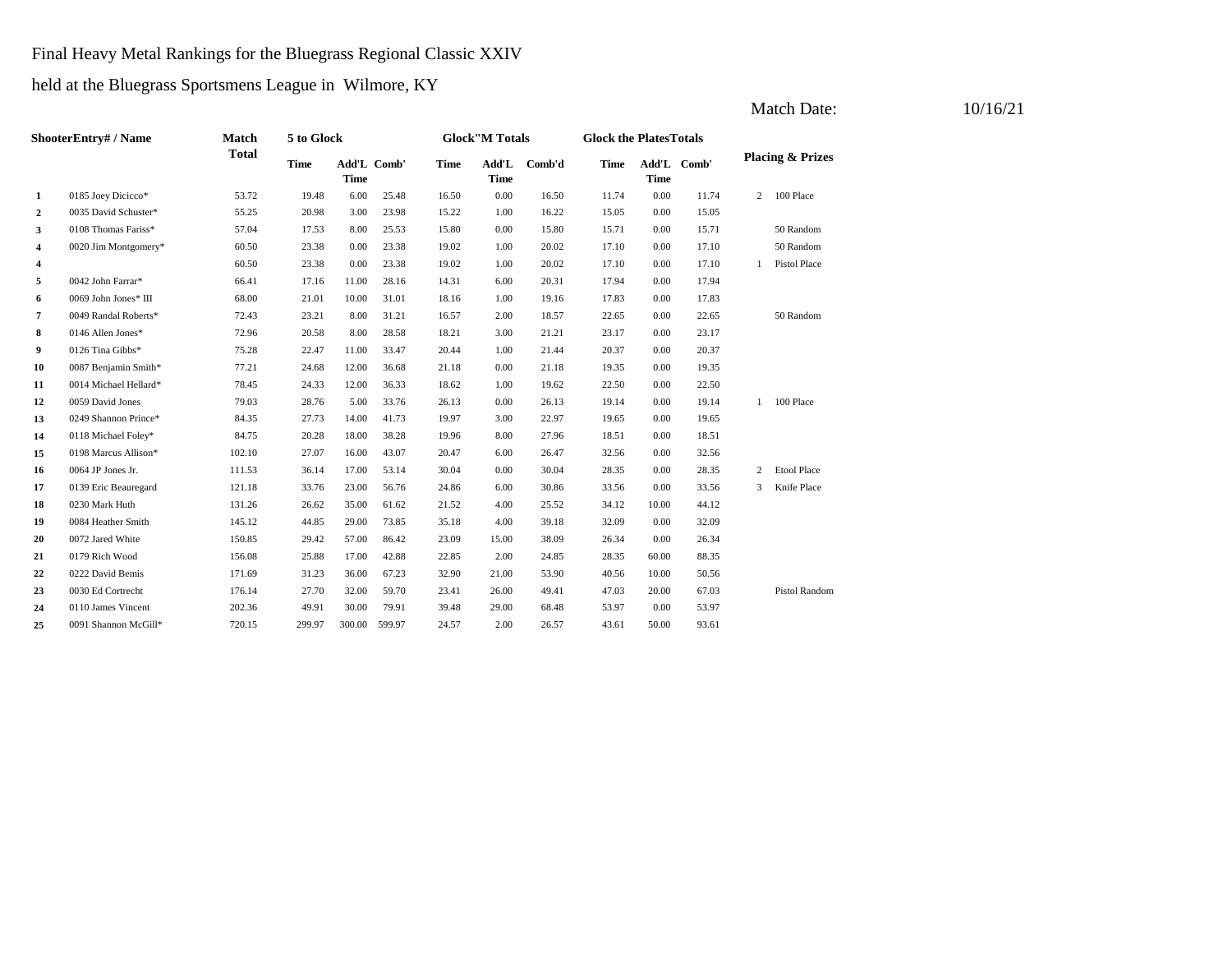Final Major Sub Rankings for the Bluegrass Regional Classic XXIV

held at the Bluegrass Sportsmens League in Wilmore, KY

| <b>ShooterEntry#/Name</b> |                       | Match        | 5 to Glock  |                            |       |       | <b>Glock</b> "M Totals |        |       | <b>Glock the PlatesTotals</b> |             |   |                             |
|---------------------------|-----------------------|--------------|-------------|----------------------------|-------|-------|------------------------|--------|-------|-------------------------------|-------------|---|-----------------------------|
|                           |                       | <b>Total</b> | <b>Time</b> | Add'L Comb'<br><b>Time</b> |       | Time  | Add'L<br>Time          | Comb'd | Time  | Time                          | Add'L Comb' |   | <b>Placing &amp; Prizes</b> |
| 1                         | 0034 David Schuster*  | 38.52        | 10.52       | 1.00                       | 11.52 | 9.84  | 1.00                   | 10.84  | 16.16 | $0.00\,$                      | 16.16       |   |                             |
| 2                         | 0104 Thomas Fariss*   | 38.92        | 10.15       | 2.00                       | 12.15 | 10.36 | 3.00                   | 13.36  | 13.41 | $0.00\,$                      | 13.41       |   |                             |
| 3                         | 0181 Joey Dicicco*    | 43.03        | 12.00       | 4.00                       | 16.00 | 11.42 | 0.00                   | 11.42  | 15.61 | $0.00\,$                      | 15.61       |   |                             |
| 4                         | 0017 Jim Montgomery*  | 46.11        | 14.91       | 0.00                       | 14.91 | 12.97 | 1.00                   | 13.97  | 17.23 | $0.00\,$                      | 17.23       |   |                             |
| 5                         | 0114 Michael Foley*   | 53.68        | 13.93       | 1.00                       | 14.93 | 12.01 | 1.00                   | 13.01  | 15.74 | 10.00                         | 25.74       |   |                             |
| 6                         | 0145 Allen Jones*     | 54.46        | 13.69       | 5.00                       | 18.69 | 11.32 | 2.00                   | 13.32  | 22.45 | $0.00\,$                      | 22.45       |   | <b>Pistol Place</b>         |
| 7                         | 0068 John Jones* III  | 62.61        | 12.84       | 3.00                       | 15.84 | 14.32 | 0.00                   | 14.32  | 22.45 | 10.00                         | 32.45       |   |                             |
| 8                         | 0120 Rick Gibbs       | 63.05        | 15.43       | 6.00                       | 21.43 | 15.47 | 0.00                   | 15.47  | 26.15 | 0.00                          | 26.15       |   | 100 Place                   |
| 9                         | 0123 Tina Gibbs*      | 63.41        | 15.15       | 11.00                      | 26.15 | 16.55 | 1.00                   | 17.55  | 19.71 | $0.00\,$                      | 19.71       |   |                             |
| 10                        | 0013 Michael Hellard* | 63.55        | 15.22       | 9.00                       | 24.22 | 12.58 | 2.00                   | 14.58  | 24.75 | 0.00                          | 24.75       |   |                             |
| 11                        | 0128 Jeremy Kifer*    | 72.62        | 12.76       | 14.00                      | 26.76 | 11.44 | 7.00                   | 18.44  | 27.42 | 0.00                          | 27.42       |   |                             |
| 12                        | 0195 Marcus Allison*  | 82.83        | 15.58       | 12.00                      | 27.58 | 12.83 | 7.00                   | 19.83  | 25.42 | 10.00                         | 35.42       |   |                             |
| 13                        | 0038 John Farrar*     | 85.09        | 10.60       | 5.00                       | 15.60 | 11.43 | 0.00                   | 11.43  | 18.06 | 40.00                         | 58.06       |   |                             |
| 14                        | 0046 Randal Roberts*  | 107.62       | 20.52       | 1.00                       | 21.52 | 11.35 | 0.00                   | 11.35  | 34.75 | 40.00                         | 74.75       |   |                             |
| 15                        | 0062 JP Jones Jr.     | 128.14       | 18.71       | 4.00                       | 22.71 | 19.46 | 0.00                   | 19.46  | 35.97 | 50.00                         | 85.97       | 2 | <b>Etool Place</b>          |
| 16                        | 0138 Eric Beauregard  | 167.36       | 20.70       | 16.00                      | 36.70 | 15.43 | 1.00                   | 16.43  | 34.23 | 80.00                         | 114.23      | 3 | Knife Place                 |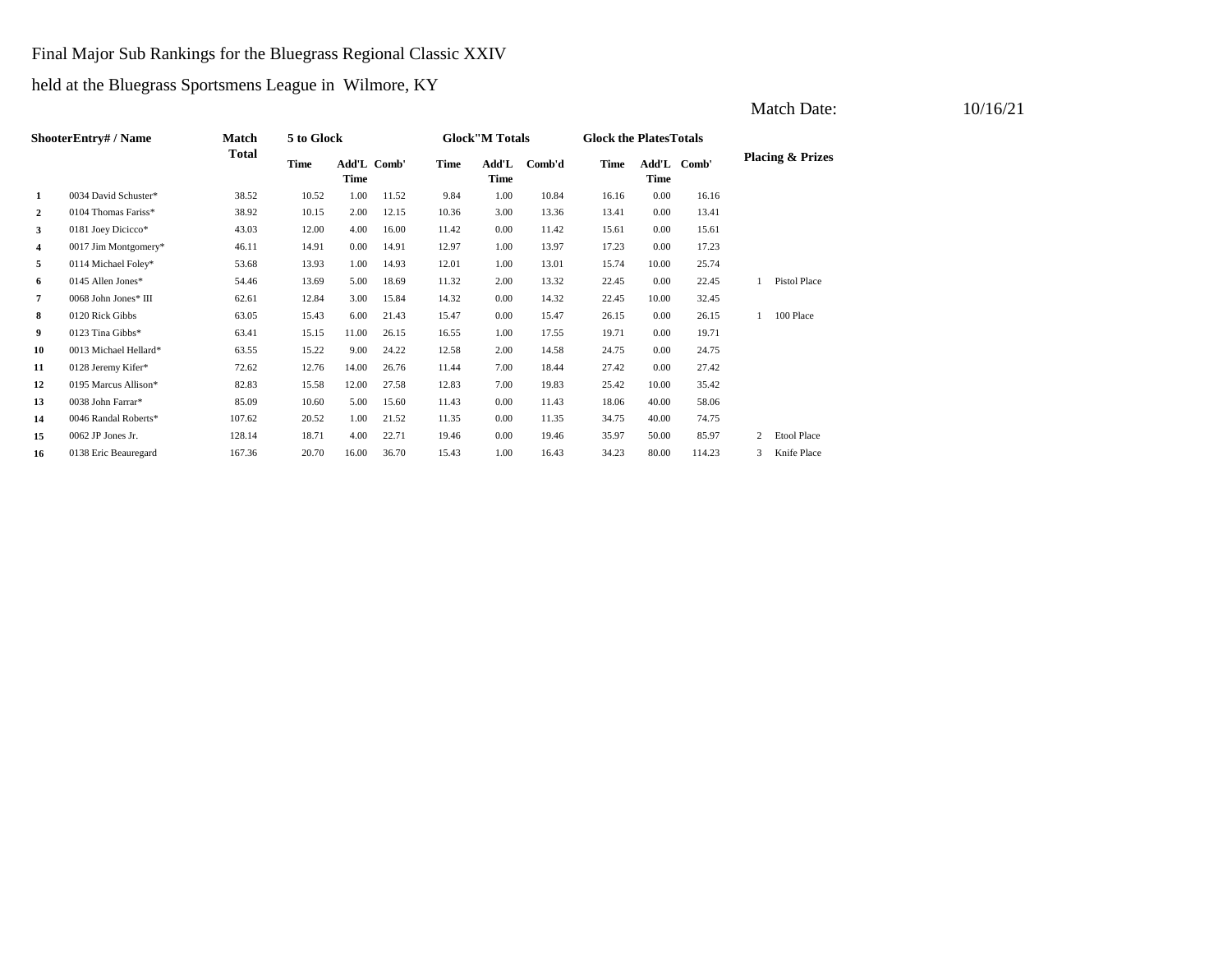#### Final Master Stock Rankings for the Bluegrass Regional Classic XXIV

held at the Bluegrass Sportsmens League in Wilmore, KY

| <b>ShooterEntry#/Name</b> |                       | Match        | 5 to Glock                                |       |       |                                | <b>Glock</b> "M Totals |       |             | <b>Glock the PlatesTotals</b> |                             |   |                                  |  |  |
|---------------------------|-----------------------|--------------|-------------------------------------------|-------|-------|--------------------------------|------------------------|-------|-------------|-------------------------------|-----------------------------|---|----------------------------------|--|--|
|                           |                       | <b>Total</b> | <b>Time</b><br>Add'L Comb'<br><b>Time</b> |       | Time  | Add'L<br>Comb'd<br><b>Time</b> |                        | Time  | <b>Time</b> | Add'L Comb'                   | <b>Placing &amp; Prizes</b> |   |                                  |  |  |
| 1                         | 0184 Joey Dicicco*    | 46.56        | 15.92                                     | 3.00  | 18.92 | 14.83                          | 1.00                   | 15.83 | 11.81       | 0.00                          | 11.81                       |   | Pistol MatchMeister              |  |  |
| $\overline{a}$            | 0041 John Farrar*     | 51.42        | 17.99                                     | 3.00  | 20.99 | 13.84                          | 2.00                   | 15.84 | 14.59       | 0.00                          | 14.59                       |   | <b>Pistol Place</b>              |  |  |
| 3                         | 0107 Thomas Fariss*   | 56.34        | 17.05                                     | 7.00  | 24.05 | 13.84                          | 3.00                   | 16.84 | 15.45       | 0.00                          | 15.45                       | 2 | 75 Place                         |  |  |
| 4                         | 0117 Michael Foley*   | 57.85        | 19.33                                     | 10.00 | 29.33 | 15.02                          | 1.00                   | 16.02 | 12.50       | 0.00                          | 12.50                       | 3 | Etool Place                      |  |  |
| 4                         |                       | 57.85        | 19.33                                     | 10.00 | 29.33 | 15.02                          | 1.00                   | 16.02 | 12.50       | 0.00                          | 12.50                       |   | 2 year membership renewal Random |  |  |
| 5                         | 0193 Mark Allison*    | 62.40        | 22.75                                     | 6.00  | 28.75 | 16.71                          | 0.00                   | 16.71 | 16.94       | 0.00                          | 16.94                       |   |                                  |  |  |
| 6                         | 0048 Randal Roberts*  | 63.93        | 18.51                                     | 11.00 | 29.51 | 14.38                          | 3.00                   | 17.38 | 17.04       | 0.00                          | 17.04                       |   | 50 Random                        |  |  |
| 7                         | 0188 Maddie Mahaney*  | 68.59        | 19.01                                     | 15.00 | 34.01 | 16.53                          | 4.00                   | 20.53 | 14.05       | 0.00                          | 14.05                       |   |                                  |  |  |
| 8                         | 0019 Jim Montgomery*  | 68.80        | 22.96                                     | 11.00 | 33.96 | 18.02                          | 2.00                   | 20.02 | 14.82       | 0.00                          | 14.82                       |   |                                  |  |  |
| 9                         | 0161 Brandon Jackson* | 72.27        | 18.45                                     | 13.00 | 31.45 | 13.36                          | 10.00                  | 23.36 | 17.46       | 0.00                          | 17.46                       |   |                                  |  |  |
| 10                        | 0125 Tina Gibbs*      | 74.91        | 21.76                                     | 16.00 | 37.76 | 19.80                          | 0.00                   | 19.80 | 17.35       | 0.00                          | 17.35                       |   |                                  |  |  |
| 11                        | 0025 David Williams*  | 75.55        | 21.93                                     | 8.00  | 29.93 | 20.13                          | 2.00                   | 22.13 | 23.49       | 0.00                          | 23.49                       |   | 50 Random                        |  |  |
| 12                        | 0086 Benjamin Smith*  | 76.95        | 24.59                                     | 9.00  | 33.59 | 20.42                          | 3.00                   | 23.42 | 19.94       | 0.00                          | 19.94                       |   |                                  |  |  |
| 13                        | 0191 Cheryll Allison* | 77.73        | 20.94                                     | 13.00 | 33.94 | 19.67                          | 0.00                   | 19.67 | 24.12       | 0.00                          | 24.12                       |   |                                  |  |  |
| 14                        | 0197 Marcus Allison*  | 94.37        | 26.54                                     | 12.00 | 38.54 | 20.09                          | 12.00                  | 32.09 | 23.74       | 0.00                          | 23.74                       |   |                                  |  |  |
| 15                        | 0079 Jim Graf*        | 95.62        | 24.39                                     | 16.00 | 40.39 | 21.58                          | 1.00                   | 22.58 | 32.65       | 0.00                          | 32.65                       |   |                                  |  |  |
| 16                        | 0090 Shannon McGill*  | 98.32        | 25.84                                     | 31.00 | 56.84 | 19.84                          | 2.00                   | 21.84 | 19.64       | 0.00                          | 19.64                       |   |                                  |  |  |
| 17                        | 0144 Jeremy Kifer*    | 101.76       | 21.66                                     | 29.00 | 50.66 | 16.56                          | 13.00                  | 29.56 | 21.54       | 0.00                          | 21.54                       |   | <b>Pistol Random</b>             |  |  |
| 18                        | 0177 Mark Werner*     | 103.65       | 19.32                                     | 24.00 | 43.32 | 15.39                          | 19.00                  | 34.39 | 25.94       | 0.00                          | 25.94                       |   |                                  |  |  |
| 19                        | 0256 Will McIntosh*   | 104.32       | 22.19                                     | 46.00 | 68.19 | 18.23                          | 2.00                   | 20.23 | 15.90       | 0.00                          | 15.90                       |   |                                  |  |  |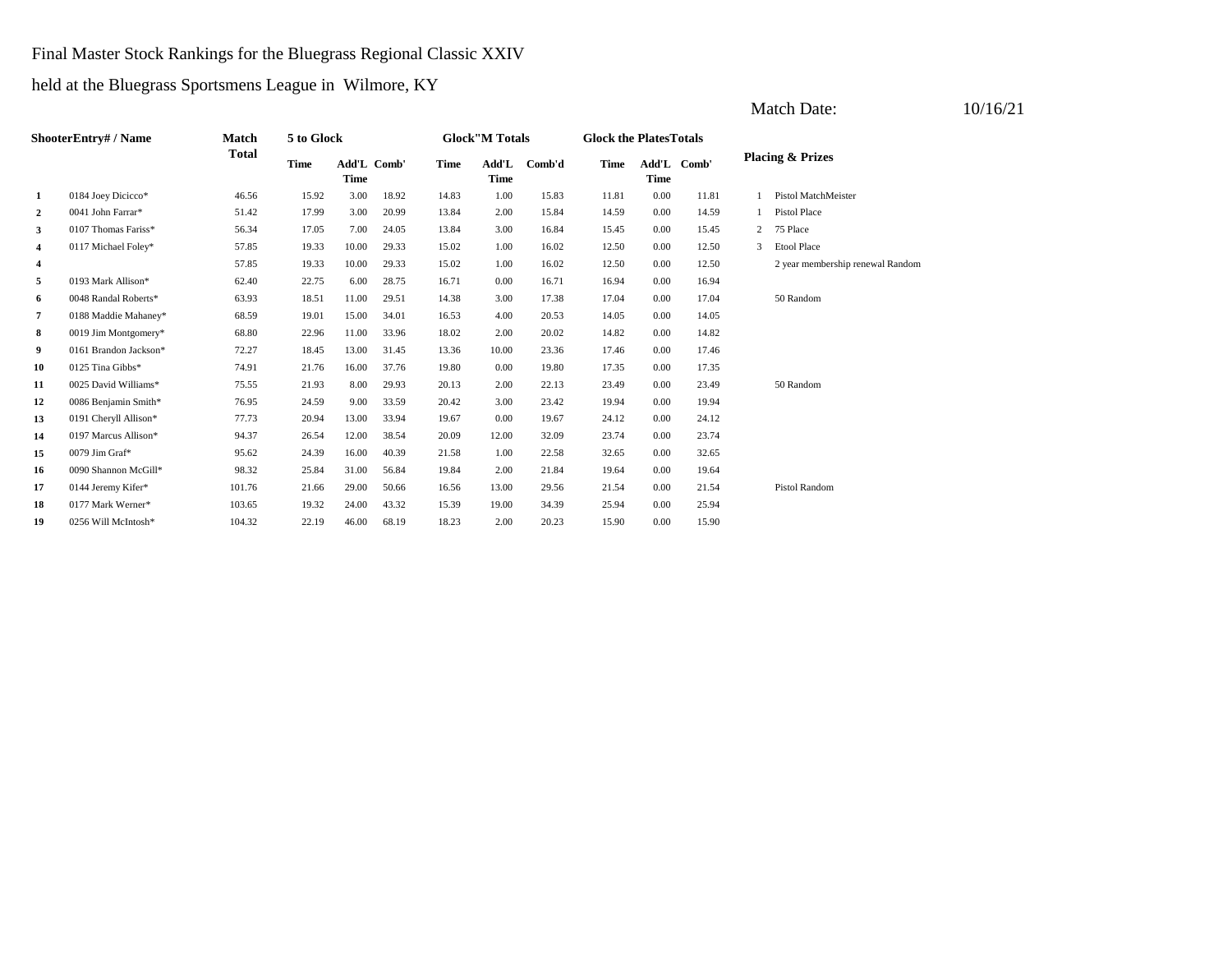# Final SubCompact Rankings for the Bluegrass Regional Classic XXIV

held at the Bluegrass Sportsmens League in Wilmore, KY

| ShooterEntry# / Name |                        | Match        | 5 to Glock  |             |             | <b>Glock"M Totals</b> |                      |        | <b>Glock the PlatesTotals</b> |             |             |   |                             |
|----------------------|------------------------|--------------|-------------|-------------|-------------|-----------------------|----------------------|--------|-------------------------------|-------------|-------------|---|-----------------------------|
|                      |                        | <b>Total</b> | <b>Time</b> | <b>Time</b> | Add'L Comb' | <b>Time</b>           | Add'L<br><b>Time</b> | Comb'd | <b>Time</b>                   | <b>Time</b> | Add'L Comb' |   | <b>Placing &amp; Prizes</b> |
| $\mathbf{1}$         | 0033 David Schuster*   | 53.51        | 18.98       | 3.00        | 21.98       | 15.00                 | 2.00                 | 17.00  | 14.53                         | 0.00        | 14.53       | 1 | <b>Pistol Place</b>         |
| $\overline{a}$       | 0037 John Farrar*      | 56.57        | 15.53       | 6.00        | 21.53       | 14.19                 | 5.00                 | 19.19  | 15.85                         | 0.00        | 15.85       | 2 | 100 Place                   |
| 3                    | 0180 Joey Dicicco*     | 58.85        | 17.00       | 10.00       | 27.00       | 15.98                 | 0.00                 | 15.98  | 15.87                         | 0.00        | 15.87       |   |                             |
| 4                    | 0113 Michael Foley*    | 63.35        | 19.52       | 7.00        | 26.52       | 19.61                 | 2.00                 | 21.61  | 15.22                         | 0.00        | 15.22       |   |                             |
| 5                    | 0103 Thomas Fariss*    | 66.19        | 17.05       | 8.00        | 25.05       | 15.40                 | 10.00                | 25.40  | 15.74                         | 0.00        | 15.74       |   |                             |
| 6                    | 0016 Jim Montgomery*   | 67.32        | 24.88       | 5.00        | 29.88       | 17.59                 | 4.00                 | 21.59  | 15.85                         | 0.00        | 15.85       |   |                             |
| $\overline{7}$       | 0045 Randal Roberts*   | 68.34        | 20.93       | 6.00        | 26.93       | 15.45                 | 2.00                 | 17.45  | 23.96                         | 0.00        | 23.96       |   |                             |
| 8                    | $0067$ John Jones* III | 74.47        | 20.88       | 14.00       | 34.88       | 19.54                 | 1.00                 | 20.54  | 19.05                         | 0.00        | 19.05       |   |                             |
| 9                    | 0194 Marcus Allison*   | 77.36        | 25.22       | 11.00       | 36.22       | 19.91                 | 1.00                 | 20.91  | 20.23                         | 0.00        | 20.23       |   |                             |
| 10                   | 0099 Edward Love       | 80.56        | 25.40       | 9.00        | 34.40       | 22.16                 | 2.00                 | 24.16  | 22.00                         | 0.00        | 22.00       | 2 | <b>Etool Place</b>          |
| 11                   | 0023 Jeff Robinson     | 80.56        | 19.29       | 16.00       | 35.29       | 18.69                 | 8.00                 | 26.69  | 18.58                         | 0.00        | 18.58       | 1 | 100 Place                   |
| 12                   | 0085 Benjamin Smith*   | 81.51        | 23.55       | 13.00       | 36.55       | 20.32                 | 4.00                 | 24.32  | 20.64                         | 0.00        | 20.64       |   |                             |
| 13                   | 0127 Jeremy Kifer*     | 81.81        | 24.49       | 16.00       | 40.49       | 16.94                 | 1.00                 | 17.94  | 23.38                         | 0.00        | 23.38       |   |                             |
| 14                   | 0224 Timothy Rouse     | 88.28        | 24.84       | 22.00       | 46.84       | 18.64                 | 3.00                 | 21.64  | 19.80                         | 0.00        | 19.80       | 3 | Knife Place                 |
| 15                   | 0227 Sean Lichner*     | 90.38        | 22.89       | 24.00       | 46.89       | 19.19                 | 5.00                 | 24.19  | 19.30                         | 0.00        | 19.30       |   |                             |
| 16                   | 0247 Shannon Prince*   | 91.35        | 25.89       | 22.00       | 47.89       | 19.04                 | 3.00                 | 22.04  | 21.42                         | 0.00        | 21.42       |   |                             |
| 17                   | 0122 Tina Gibbs*       | 92.63        | 22.13       | 25.00       | 47.13       | 19.71                 | 2.00                 | 21.71  | 23.79                         | 0.00        | 23.79       |   |                             |
| 18                   | 0056 Karl Snell        | 94.16        | 26.19       | 12.00       | 38.19       | 22.57                 | 1.00                 | 23.57  | 32.40                         | 0.00        | 32.40       |   |                             |
| 19                   | 0088 Shannon McGill*   | 125.39       | 23.60       | 55.00       | 78.60       | 21.62                 | 6.00                 | 27.62  | 19.17                         | 0.00        | 19.17       |   |                             |
| 20                   | 0173 Brian Van Note    | 130.60       | 33.80       | 11.00       | 44.80       | 25.32                 | 1.00                 | 26.32  | 59.48                         | 0.00        | 59.48       |   |                             |
| 21                   | 0083 Heather Smith     | 153.53       | 47.49       | 18.00       | 65.49       | 40.00                 | 4.00                 | 44.00  | 44.04                         | 0.00        | 44.04       |   |                             |
| 22                   | 0007 Ronald Logsdon    | 163.54       | 33.40       | 37.00       | 70.40       | 31.37                 | 4.00                 | 35.37  | 37.77                         | 20.00       | 57.77       |   |                             |
| 23                   | 0028 Ed Cortrecht      | 193.35       | 29.75       | 70.00       | 99.75       | 24.62                 | 19.00                | 43.62  | 39.98                         | 10.00       | 49.98       |   |                             |
| 24                   | 0075 John Kreuz Jr.    | 232.10       | 47.72       | 52.00       | 99.72       | 30.17                 | 3.00                 | 33.17  | 59.21                         | 40.00       | 99.21       |   |                             |
| 25                   | 0232 Paul Huebner Jr.  | 261.43       | 41.75       | 72.00       | 113.75      | 34.29                 | 14.00                | 48.29  | 59.39                         | 40.00       | 99.39       |   |                             |
| 26                   | 0081 Ray Johnson       | 304.29       | 33.38       | 98.00       | 131.38      | 29.09                 | 33.00                | 62.09  | 70.82                         | 40.00       | 110.82      |   |                             |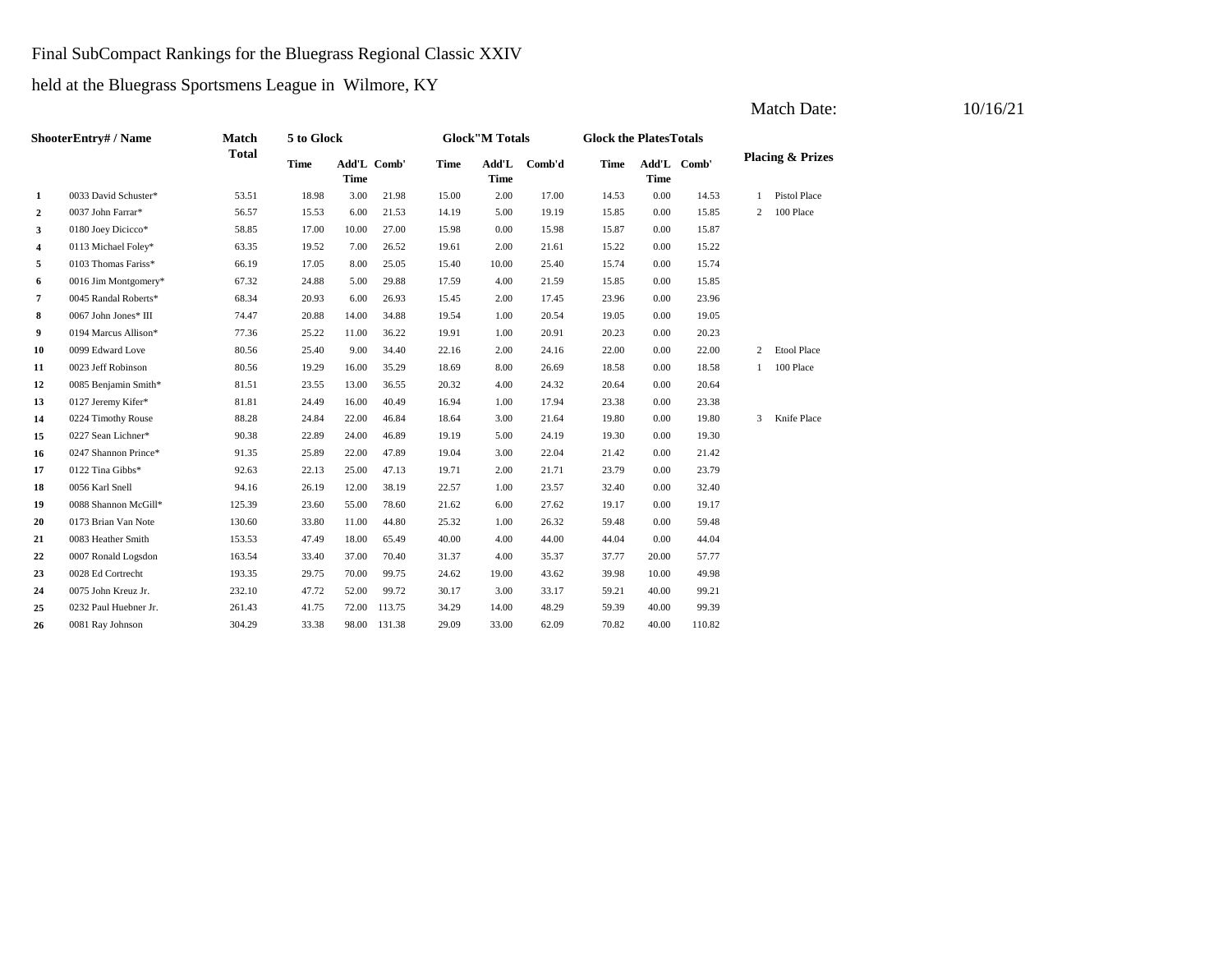#### Final Unlimited Rankings for the Bluegrass Regional Classic XXIV

held at the Bluegrass Sportsmens League in Wilmore, KY

| ShooterEntry# / Name |                       | Match        | 5 to Glock  |             |             | <b>Glock</b> "M Totals |                      |        | <b>Glock the Plates Totals</b> |             |             |                             |                                  |  |
|----------------------|-----------------------|--------------|-------------|-------------|-------------|------------------------|----------------------|--------|--------------------------------|-------------|-------------|-----------------------------|----------------------------------|--|
|                      |                       | <b>Total</b> | <b>Time</b> | <b>Time</b> | Add'L Comb' | Time                   | Add'L<br><b>Time</b> | Comb'd | Time                           | <b>Time</b> | Add'L Comb' | <b>Placing &amp; Prizes</b> |                                  |  |
| 1                    | 0183 Joey Dicicco*    | 46.62        | 17.45       | 1.00        | 18.45       | 14.99                  | 1.00                 | 15.99  | 12.18                          | 0.00        | 12.18       |                             |                                  |  |
| $\overline{2}$       | 0116 Michael Foley*   | 50.20        | 18.26       | 8.00        | 26.26       | 13.59                  | 0.00                 | 13.59  | 10.35                          | 0.00        | 10.35       | $\mathbf{1}$                | Pistol Place                     |  |
| 3                    | 0040 John Farrar*     | 50.33        | 16.20       | 7.00        | 23.20       | 13.63                  | 0.00                 | 13.63  | 13.50                          | 0.00        | 13.50       |                             | 50 Random                        |  |
| 4                    | 0130 Jeremy Kifer*    | 56.85        | 18.00       | 4.00        | 22.00       | 15.14                  | 4.00                 | 19.14  | 15.71                          | 0.00        | 15.71       |                             |                                  |  |
| 5                    | 0106 Thomas Fariss*   | 57.90        | 17.41       | 10.00       | 27.41       | 14.51                  | 0.00                 | 14.51  | 15.98                          | 0.00        | 15.98       |                             |                                  |  |
| 6                    | 0058 David Jones      | 62.59        | 21.30       | 9.00        | 30.30       | 17.26                  | 1.00                 | 18.26  | 14.03                          | 0.00        | 14.03       | 1                           | 100 Place                        |  |
| 7                    | 0257 Jeff Detrick     | 63.28        | 18.28       | 11.00       | 29.28       | 15.52                  | 1.00                 | 16.52  | 17.48                          | 0.00        | 17.48       | $\overline{c}$              | Etool Place                      |  |
| 8                    | 0245 Sean Lichner*    | 64.40        | 24.15       | 1.00        | 25.15       | 20.38                  | 1.00                 | 21.38  | 17.87                          | 0.00        | 17.87       |                             |                                  |  |
| 9                    | 0047 Randal Roberts*  | 66.79        | 20.72       | 11.00       | 31.72       | 13.84                  | 4.00                 | 17.84  | 17.23                          | 0.00        | 17.23       |                             |                                  |  |
| 10                   | 0244 Patrick Kennedy* | 68.04        | 18.76       | 7.00        | 25.76       | 15.71                  | 2.00                 | 17.71  | 24.57                          | 0.00        | 24.57       |                             |                                  |  |
| 11                   | 0011 John Moody       | 71.85        | 24.36       | 9.00        | 33.36       | 18.22                  | 2.00                 | 20.22  | 18.27                          | 0.00        | 18.27       | 3                           | Knife Place                      |  |
| 12                   | 0121 Rick Gibbs       | 73.72        | 23.76       | 12.00       | 35.76       | 19.02                  | 0.00                 | 19.02  | 18.94                          | 0.00        | 18.94       |                             |                                  |  |
| 13                   | 0176 Mark Werner*     | 85.62        | 19.41       | 15.00       | 34.41       | 15.81                  | 13.00                | 28.81  | 22.40                          | 0.00        | 22.40       |                             |                                  |  |
| 14                   | 0157 John Kline       | 89.46        | 29.81       | 13.00       | 42.81       | 25.11                  | 0.00                 | 25.11  | 21.54                          | 0.00        | 21.54       |                             |                                  |  |
| 15                   | 0063 JP Jones Jr.     | 95.34        | 32.60       | 7.00        | 39.60       | 26.69                  | 2.00                 | 28.69  | 27.05                          | 0.00        | 27.05       |                             |                                  |  |
| 16                   | 0006 William Cavanagh | 105.74       | 32.72       | 4.00        | 36.72       | 21.29                  | 13.00                | 34.29  | 34.73                          | 0.00        | 34.73       |                             |                                  |  |
| 17                   | 0078 Jim Graf*        | 108.99       | 22.06       | 38.00       | 60.06       | 22.50                  | 4.00                 | 26.50  | 22.43                          | 0.00        | 22.43       |                             | 50 Random                        |  |
| 18                   | 0242 Eric Neumeier    | 112.43       | 29.76       | 24.00       | 53.76       | 25.69                  | 5.00                 | 30.69  | 27.98                          | 0.00        | 27.98       |                             |                                  |  |
| 19                   | 0089 Shannon McGill*  | 134.09       | 23.63       | 67.00       | 90.63       | 24.29                  | 0.00                 | 24.29  | 19.17                          | 0.00        | 19.17       |                             |                                  |  |
| 20                   | 0134 Kenneth Kerr     | 141.88       | 27.21       | 42.00       | 69.21       | 28.06                  | 21.00                | 49.06  | 23.61                          | 0.00        | 23.61       |                             |                                  |  |
| 21                   | 0152 Douglas Klein    | 159.20       | 35.63       | 24.00       | 59.63       | 33.44                  | 9.00                 | 42.44  | 47.13                          | 10.00       | 57.13       |                             |                                  |  |
| 22                   | 0096 Hillary Kriegler | 199.99       | 33.55       | 62.00       | 95.55       | 30.86                  | 29.00                | 59.86  | 44.58                          | 0.00        | 44.58       |                             |                                  |  |
| 23                   | 0053 Robert Digman    | 201.45       | 36.19       | 104.00      | 140.19      | 20.98                  | 10.00                | 30.98  | 30.28                          | 0.00        | 30.28       |                             |                                  |  |
| 24                   | 0066 David Spencer    | 231.53       | 25.33       | 44.00       | 69.33       | 32.54                  | 7.00                 | 39.54  | 42.66                          | 80.00       | 122.66      |                             |                                  |  |
| 25                   | 0051 Samuel Kriegler  | 261.14       | 28.57       | 62.00       | 90.57       | 37.51                  | 22.00                | 59.51  | 61.06                          | 50.00       | 111.06      |                             | 2 year membership renewal Random |  |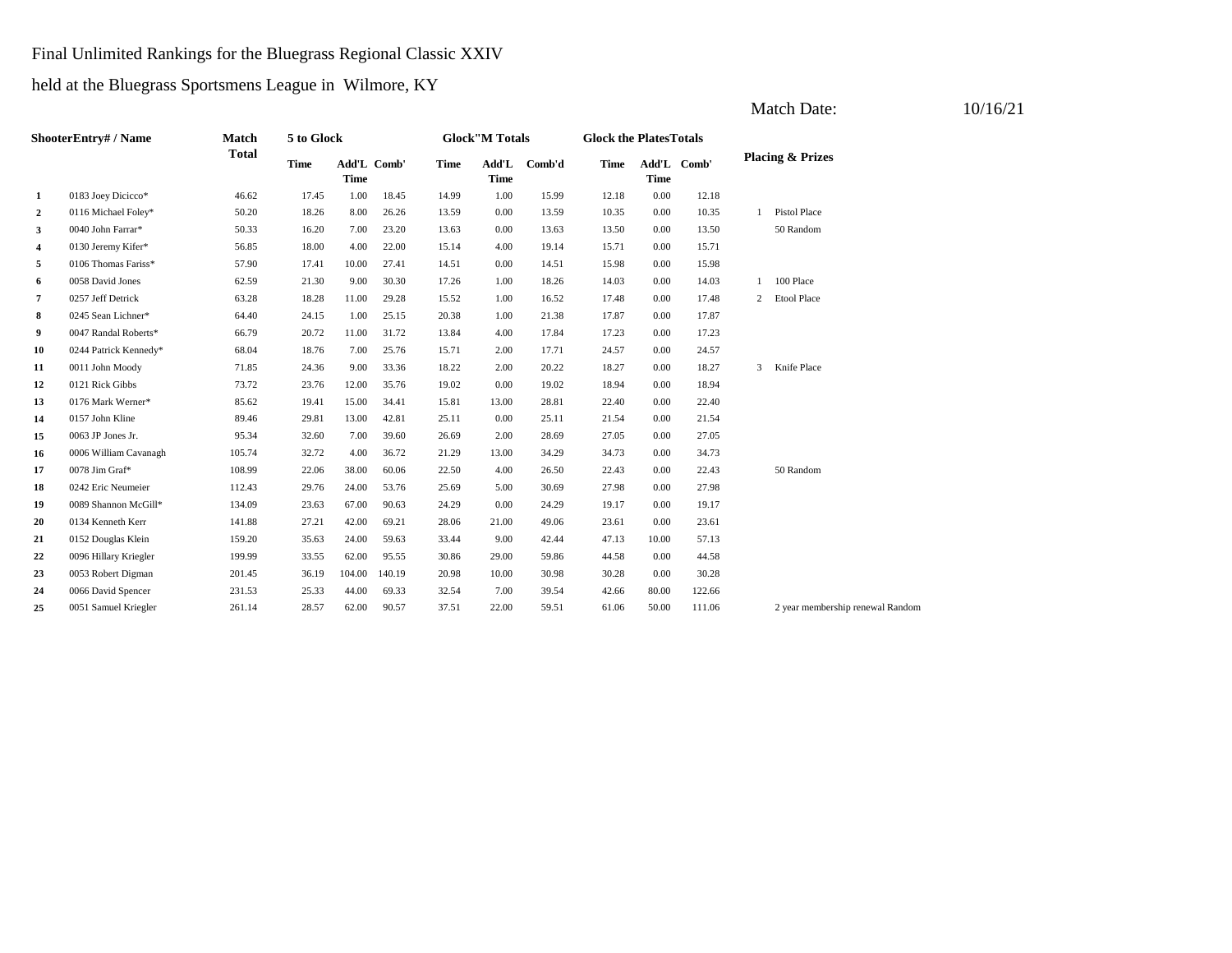#### **Final Team Rankings for the Bluegrass Regional Classic XXIV**

#### **held at the Bluegrass Sportsmens League in Wilmore, KY**

| <b>Civilian</b>     |                         |              |                      |                                                    |
|---------------------|-------------------------|--------------|----------------------|----------------------------------------------------|
| <b>Standing</b>     |                         | Score        | <b>Team Name</b>     | <b>Team Members</b>                                |
|                     |                         |              |                      |                                                    |
|                     |                         | 294.95       | United Cycle         | Skyler Sallee, Matthew Farley, Jeffrey Sizemore    |
|                     | 2                       | 337.61       | Knoxville Blasters   | JP Jones Jr., Tingting Li, David Jones             |
|                     | 3                       | 360.37       | Sons of Anarchy      | Brad Kirkwood, David Yonts, Sr, Christopher Kastle |
|                     | 4                       | 545.09       | Eagle Fang           | Josh Witten, Robert Digman, David Spencer          |
|                     | 5                       | 660.38       | N. KY Alpha Males    | Mark Dressman, Geoffrey Solomon, Nathan Smith      |
|                     | 6                       | 1,022.65     | N. KY Iron Mikes     | Oliver Noth, Donovan Brown, Kalib Solomon          |
|                     | 7                       | 1,158.34     | N. KY Iron Mollies   | Iris Noth, Adelaide Solomon, Abby Smith            |
| Guardian            |                         |              |                      |                                                    |
| <b>Standing</b>     |                         | Score        | <b>Team Name</b>     | <b>Team Members</b>                                |
|                     | 1                       | 487.86       | Two Cops and a GLOCK | Rick Gibbs, Peter Laing, Trina Gregory             |
| <b>Master Stock</b> |                         |              |                      |                                                    |
| <b>Standing</b>     |                         | <b>Score</b> | <b>Team Name</b>     | <b>Team Members</b>                                |
|                     | 1                       | 154.32       | <b>GLOCK</b> and Awe | John Farrar*, Joey Dicicco*, Thomas Fariss*        |
|                     | $\overline{\mathbf{c}}$ | 234.50       | <b>Team Allison</b>  | Mark Allison*, Marcus Allison*, Cheryll Allison*   |
|                     | 3                       | 234.52       | Trigger Nuts         | Jeremy Kifer*, Tina Gibbs*, Michael Foley*         |